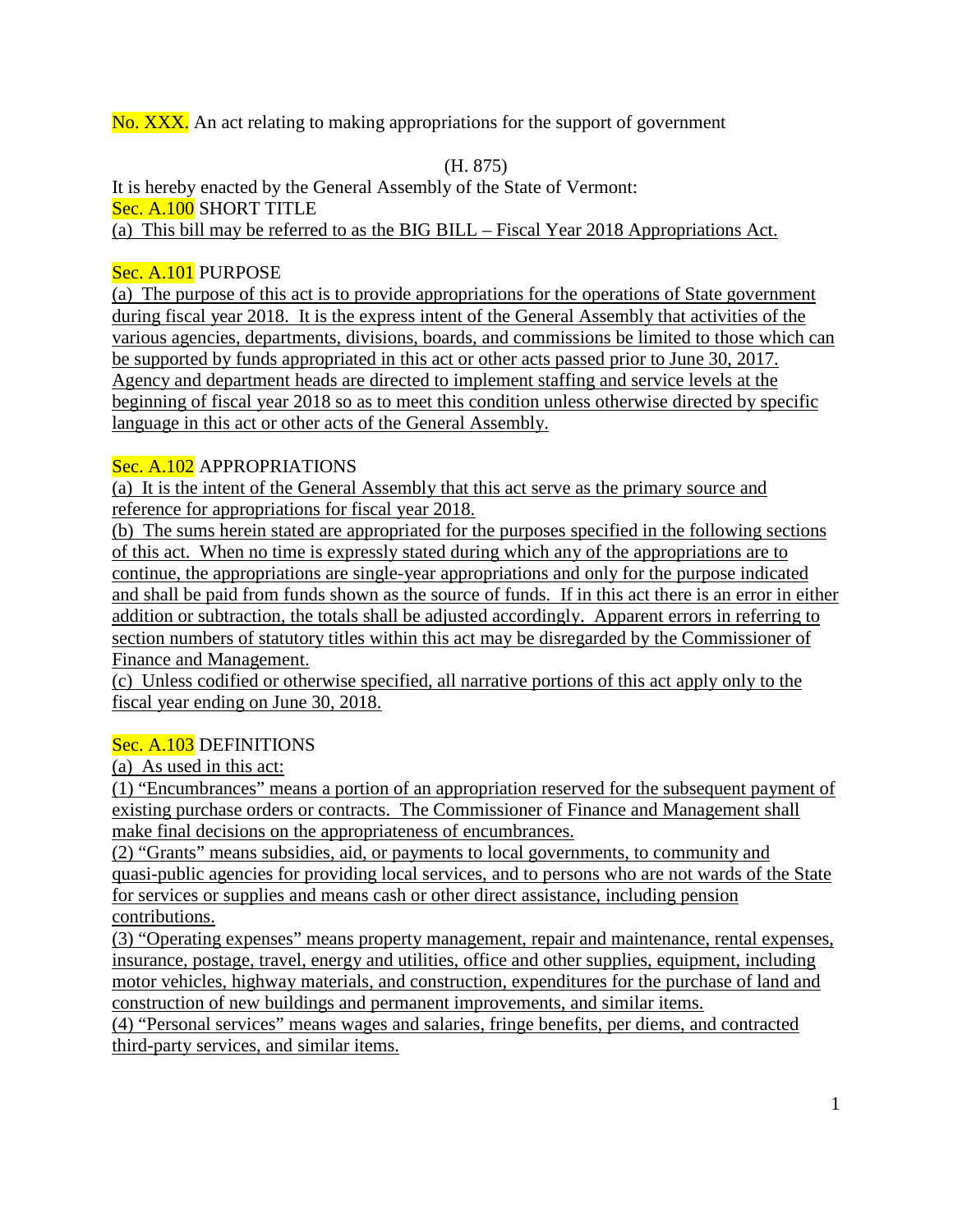## Sec. A.104 RELATIONSHIP TO EXISTING LAWS

(a) Except as specifically provided, this act shall not be construed in any way to negate or impair the full force and effect of existing laws.

## Sec. A.105 OFFSETTING APPROPRIATIONS

(a) In the absence of specific provisions to the contrary in this act, when total appropriations are offset by estimated receipts, the State appropriations shall control, notwithstanding receipts being greater or less than anticipated.

#### Sec. A.106 FEDERAL FUNDS

(a) In fiscal year 2018, the Governor, with the approval of the Legislature or the Joint Fiscal Committee if the Legislature is not in session, may accept federal funds available to the State of Vermont, including block grants in lieu of or in addition to funds herein designated as federal. The Governor, with the approval of the Legislature or the Joint Fiscal Committee if the Legislature is not in session, may allocate all or any portion of such federal funds for any purpose consistent with the purposes for which the basic appropriations in this act have been made.

(b) If, during fiscal year 2018, federal funds available to the State of Vermont and designated as federal in this and other acts of the 2017 session of the Vermont General Assembly are converted into block grants or are abolished under their current title in federal law and reestablished under a new title in federal law, the Governor may continue to accept such federal funds for any purpose consistent with the purposes for which the federal funds were appropriated. The Governor may spend such funds for such purposes for no more than 45 days prior to Legislative or Joint Fiscal Committee approval. Notice shall be given to the Joint Fiscal Committee without delay if the Governor intends to use the authority granted by this section, and the Joint Fiscal Committee shall meet in an expedited manner to review the Governor's request for approval.

#### Sec. A.107 NEW POSITIONS

(a) Notwithstanding any other provision of law, the total number of authorized State positions, both classified and exempt, excluding temporary positions as defined in 3 V.S.A. § 311(11), shall not be increased during fiscal year 2018 except for new positions authorized by the 2017 session. Limited service positions approved pursuant to 32 V.S.A. § 5 shall not be subject to this restriction, nor shall positions created pursuant to the Position Pilot Program authorized in 2014 Acts and Resolves No. 179, Sec. E.100(d) as amended by 2015 Acts and Resolves No.4, Sec. 74, furthered amended by 2016 Acts and Resolves Sec. E. 100.2, and further amended by Sec. E.100.1 of this act.

Explanation: Standard Language, updated to reflect the extension of the position pilot in Sec. E.100.1 of this act.

#### Sec. A.108 LEGEND

(a) The bill is organized by functions of government. The sections between B.100 and B.9999 contain appropriations of funds for the upcoming budget year. The sections between E.100 and E.9999 contain language that relates to specific appropriations or government functions, or both. The function areas by section numbers are as follows:

B.100–B.199 and E.100–E.199 General Government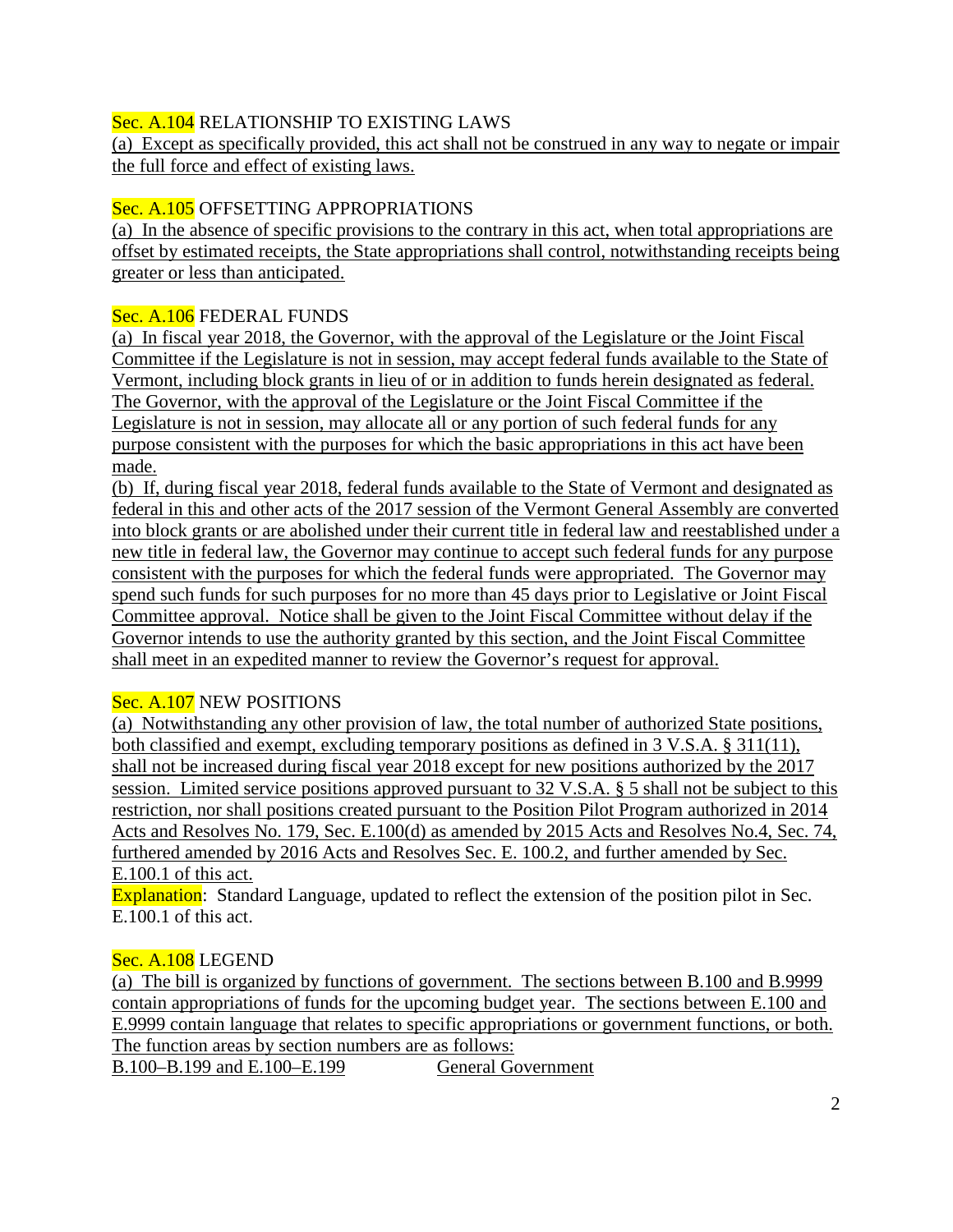B.200–B.299 and E.200–E.299 Protection to Persons and Property B.300–B.399 and E.300–E.399 Human Services B.400–B.499 and E.400–E.499 Labor B.500–B.599 and E.500–E.599 General Education B.600–B.699 and E.600–E.699 Higher Education B.700–B.799 and E.700–E.799 Natural Resources B.900–B.999 and E.900–E.999 Transportation B.1000–B.1099 and E.1000–E.1099 Debt Service

B.800–B.899 and E.800–E.899 Commerce and Community Development B.1100–B.1199 and E.1100–E.1199 One-time and other appropriation actions

(b) The C sections contain any amendments to the current fiscal year and the D sections contain fund transfers and reserve allocations for the upcoming budget year.

#### Sec. B.1100 NEXT GENERATION; APPROPRIATIONS AND TRANSFERS

(a) In fiscal year 2018, \$3,409,900 is appropriated or transferred from the Next Generation Initiative Fund created in 16 V.S.A. § 2887 as prescribed:

(1) Workforce education and training. The amount of \$1,605,400 as follows:

(A) Workforce Education and Training Fund (WETF). The amount of \$1,045,400 is transferred to the Vermont Workforce Education and Training Fund created in 10 V.S.A. § 543 and subsequently appropriated to the Department of Labor for workforce education and training. Up to seven percent of the funds may be used for administration of the program. Of this amount, \$350,000 shall be allocated for competitive grants for internships through the Vermont Strong Internship Program pursuant to 10 V.S.A. § 544.

(B) Adult Career Technical Education Programs. The amount of \$360,000 is appropriated to the Department of Labor in consultation with the State Workforce Investment Board. This appropriation is for the purpose of awarding competitive grants to regional technical centers and high schools to provide adult career technical education, as that term is defined in 16 V.S.A. § 1522, to unemployed and underemployed Vermont adults.

(C) The amount of \$200,000 is appropriated to the Agency of Commerce and Community Development to issue performance grants to the University of Vermont and the Vermont Center for Emerging Technologies for patent development and commercialization of technology and to enhance the development of high technology businesses and Next Generation employment opportunities throughout Vermont.

(2) Loan repayment. The amount of \$30,000 as follows:

(A) Large animal veterinarians' loan forgiveness. The amount of \$30,000 is appropriated to the Agency of Agriculture, Food and Markets for a loan repayment program for large animal veterinarians pursuant to 6 V.S.A. § 20.

(3) Scholarships and grants. The amount of \$1,774,500 as follows:

(A) Non-degree VSAC grants. The amount of \$494,500 is appropriated to the Vermont Student Assistance Corporation. These funds shall be for the purpose of providing nondegree grants to Vermonters to improve job skills and increase overall employability, enabling them to enroll in a postsecondary education or training program, including adult technical education that is not part of a degree or accredited certificate program. A portion of these funds shall be used for grants for indirect educational expenses to students enrolled in training programs. The grants shall not exceed \$3,000 per student. None of these funds shall be used for administrative overhead.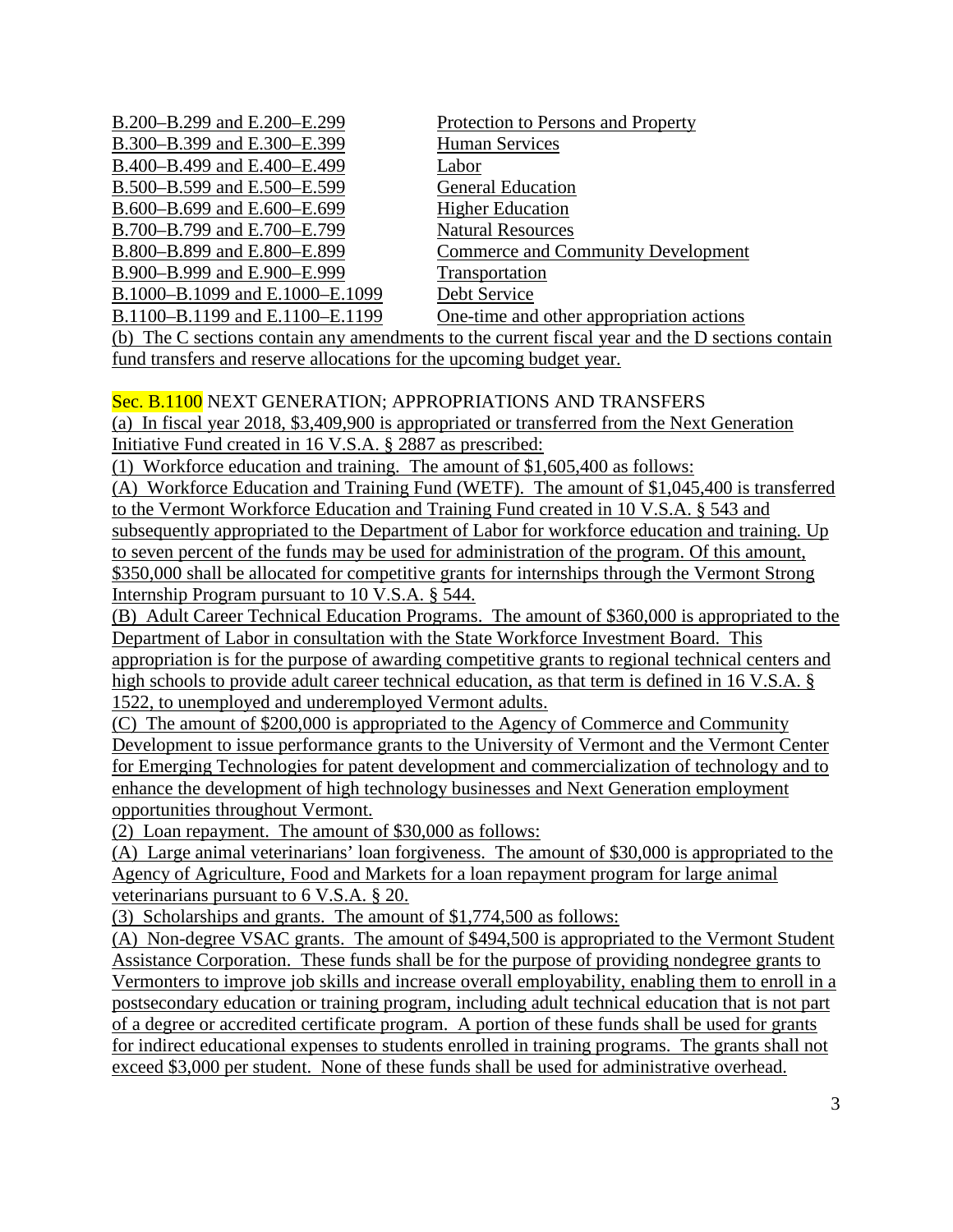(B) National Guard Educational Assistance. The amount of \$650,000 is appropriated to Military – administration to be transferred to the Vermont Student Assistance Corporation for the National Guard Educational Assistance Program established in 16 V.S.A. § 2856.

(C) Dual enrollment programs and need-based stipend. The amount of \$600,000 is appropriated to the Agency of Education for dual enrollment programs consistent with 16 V.S.A. § 944(f)(2) and \$30,000 is appropriated to the Agency of Education to be transferred to the Vermont Student Assistance Corporation for need based stipends pursuant to Sec. E.605.1 of this act.

EXPLANATION**:** Allocation of Next Generation funds. \$500K added to the National Guard Educational Assistance. STEM incentive was repealed in 2016 Act 172 Se. B.1100.2, associated funding has been redirected to the Workforce Education and Training Fund.

#### Sec. B.1100.1 DEPARTMENT OF LABOR RECOMMENDATION FOR FISCAL YEAR 2019 NEXT GENERATION FUND DISTRIBUTION

(a) The Department of Labor, in coordination with the Agency of Commerce and Community Development, the Agency of Human Services, and the Agency of Education, and in consultation with the State Workforce Investment Board, shall recommend to the Governor on or before December 1, 2017 how \$3,409,900 from the Next Generation Fund should be allocated or appropriated in fiscal year 2019 to provide maximum benefit to workforce education and training, participation in secondary or postsecondary education by underrepresented groups, and support for promising economic sectors in Vermont. The State agencies and departments listed herein shall promote actively and publicly the availability of the funds to eligible entities. **EXPLANATION:** The same process as prior fiscal years.

#### Sec. B.1101 FISCAL YEAR 2018 ONE-TIME GENERAL FUND APPROPRIATIONS (a) The sum of \$750,000 is appropriated to the Secretary of Commerce and Community Development for developing and launching a marketing campaign.

(1) The funds in appropriated in the section shall be used to:

(A) build on Vermont's successful branding and marketing efforts surrounding tourism, recreation, and the working lands;

(B) expand the Vermont brand to attract entrepreneurs and would-be entrepreneurs to Vermont; (C) advance attributes of innovation, tech and digital economy, and energy leadership in Vermont; and

(D) connect entrepreneurs with the career aspirations of young Vermonters.

(2) The funds appropriated in this section may be matched with federal funds, special funds, grants, donations, and private funds.

(3) The Secretary shall establish performance measures that support the strategic priority of strengthening the state economy before disbursing these funds.

**EXPLANATION:** One-time appropriation to be used to attract more workers to the state through Economic Development Marketing.

(b) The sum of \$200,000 is appropriated to the Secretary of Commerce and Community Development for the Vermont Training Program. These funds shall be targeted to support training in the trades including, but not limited to, electricians, carpenters, plumbers, pipefitters, welders, heavy equipment operators, automotive service technicians, aviation technicians, fuel/electrical systems technicians, tool and die makers, industrial mechanics, precision metal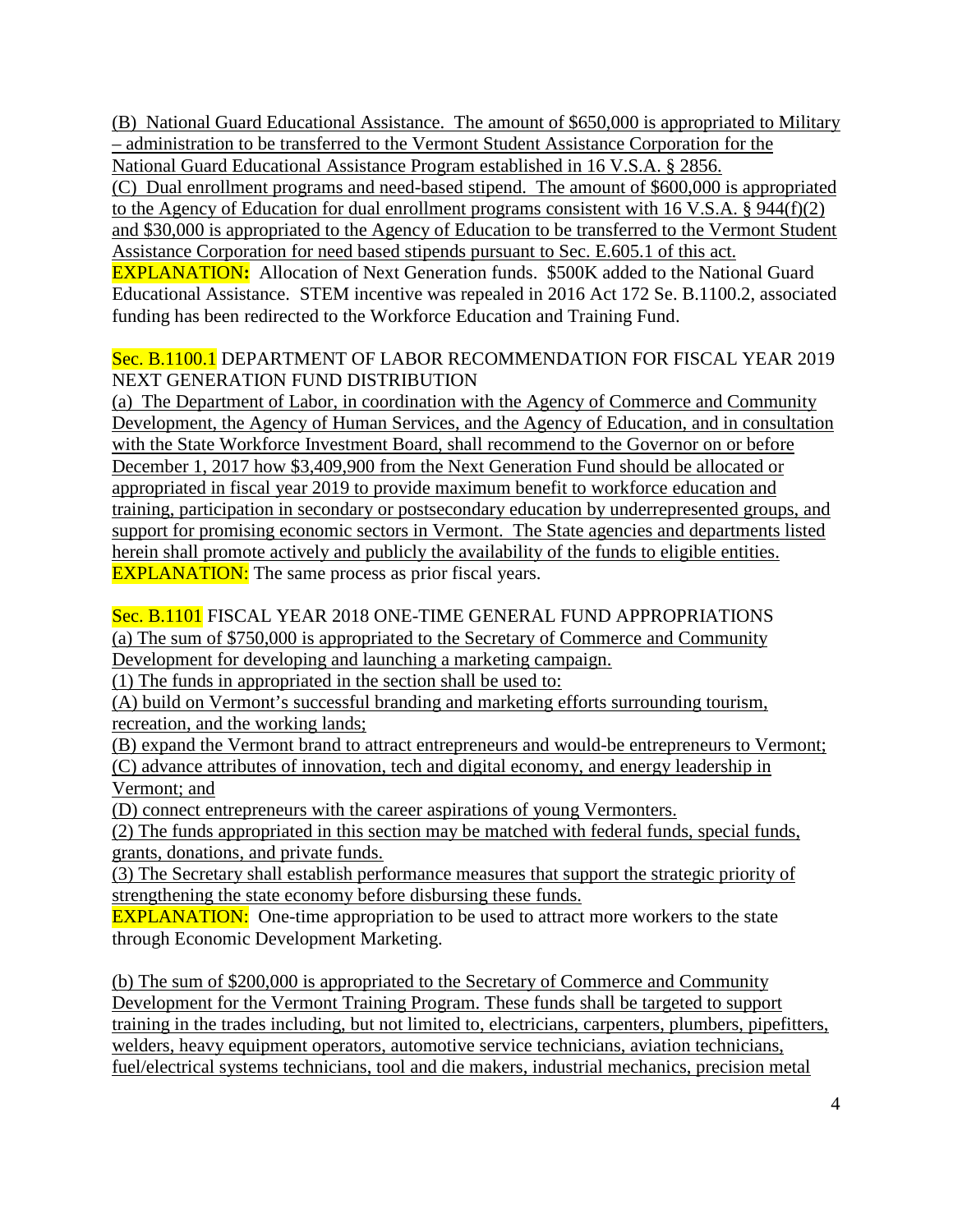fabricators, and horticulturalists. These funds shall be administered by the Vermont Training Program.

EXPLANATION: Onetime appropriation to increase training for occupations in the trades.

(c) The sum of \$300,000 is appropriated to the Secretary of Administration for allocation across State government for security improvements as determined by the Secretary. The Secretary shall report to the Joint Fiscal Committee in September 2017 on the status of security plans and the use of this appropriation and potential need for adjustments to this appropriation in the fiscal year 2018 budget adjustment process. The Secretary may use these funds to match federal dollars where appropriate.

**EXPLANATION:** These funds will be used to improve security on state owned and occupied property.

(d) The sum of \$1,930,000 is appropriated to the Secretary of Administration for distribution to departments to fund changes in employee classification occurring in fiscal year 2017 that are approved in accordance with the collective bargaining agreements.

**EXPLANATION:** The cost of reclassification occurring in FY 2017 are projected to cost an additional \$1.93M of General Funds in FY 2018. This appropriation provides General Funds to the Administration to cover these anticipated costs.

(e) The sum of \$10,125,000 is appropriated to the following departments for the costs of implementing information technology projects:

(1) \$2,125,000 is appropriated to the Agency of Human Services;

(2) \$2,200,000 is appropriated to the Department of Finance and Management;

(3) \$5,800,000 is appropriated to the Judiciary.

**EXPLANATION:** IT projects were removed from the Capital bill, the above appropriations were planned for FY 2018. The above appropriations will support the integrated eligibility system at the Agency of Human Services, the statewide ERP system at Finance and Management, and the case management system at the judiciary.

**B.1102 MANAGEMENT SAVINGS** 

(a) The Secretary of Administration shall reduce fiscal year 2018 appropriations and make transfers to the General Fund for a total of \$3,400,000 due to savings generated from, but not limited to:

(1) the eliminate of exempt positions;

(2) savings identified through LEAN business process analysis; and

(3) other administrative or contractual reductions.

(b) Of the savings identified in this section, at least \$1,000,000 will be identified at the Agency of Human Services.

(c) The Secretary shall include the appropriation reductions and transfers in a report to the Joint Fiscal Committee in November 2017.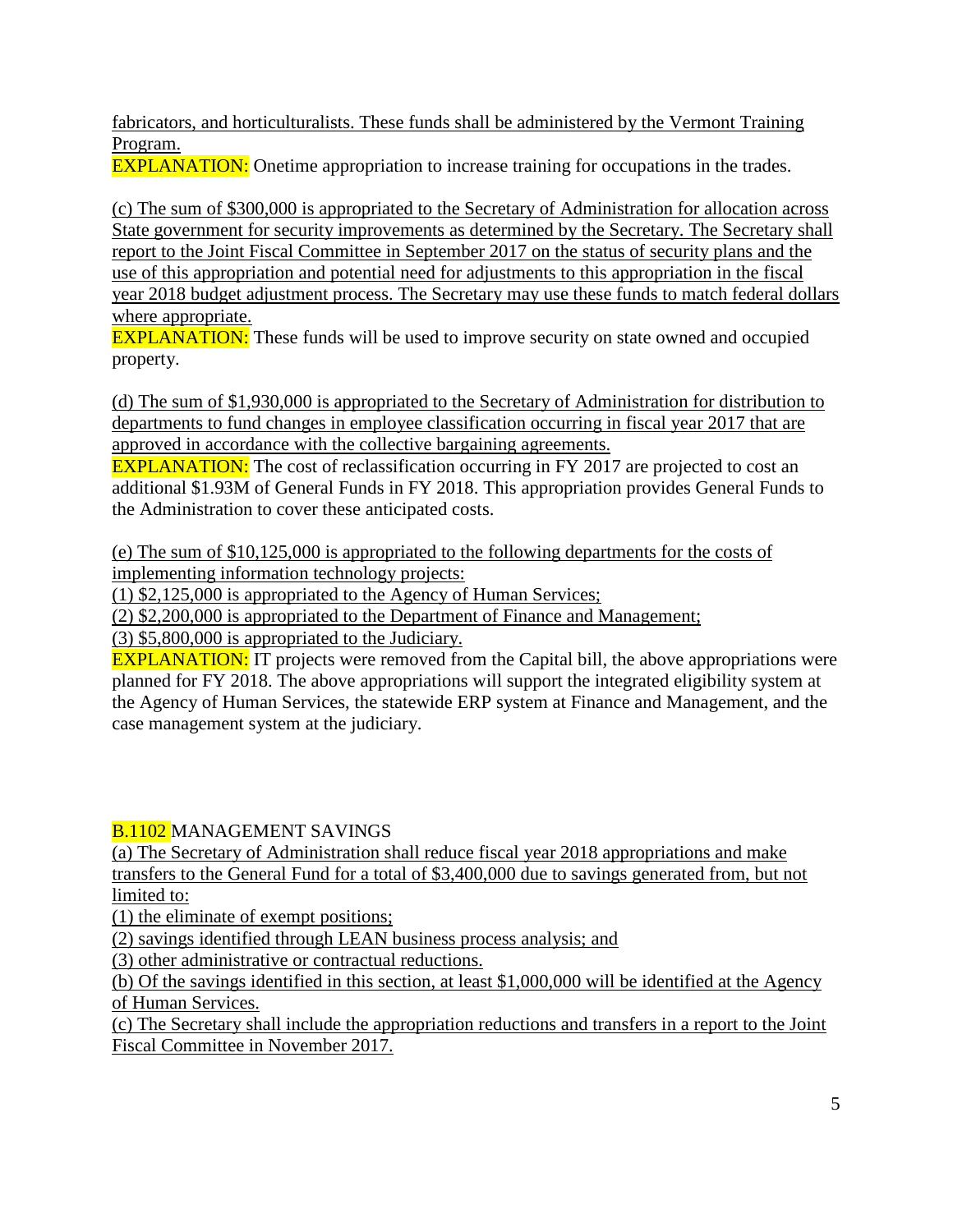EXPLANATION: Requires the Secretary of Administration to reduce appropriations in State government through exempt position savings and other administrative reductions. At least \$1M of savings shall come from AHS.

Sec. C.100 32 V.S.A. § 308b, as amended by the General Assembly in 2017 H.125 Sec. 62: Federal Contingency and Human Services Caseload Reserve

(a) There is created within the General Fund a Federal Contingency and Human Services Caseload Management Reserve. Expenditures from the Reserve shall be subject to an appropriation by the General Assembly or approval by the Emergency Board. Expenditures from the Reserve shall be limited to near term expenditures resulting in actions taken by federal partners or Agency of Human Services caseload-related needs primarily in the Departments for Children and Families; of Health; of Mental Health; of Disabilities, Aging, and Independent Living; of Corrections and of Vermont Health Access.

(b) The Secretary of Administration may transfer to the Federal Contingency and Human Services Caseload Reserve any General Fund carry-forward directly attributable to Agency of Human Services caseload reductions or savings and the effective management of related federal receipts across State government.

**EXPLANATION:** Update to the Federal Contingency & Human Service Caseload Reserve language to include all programs and agencies in the State of Vermont and Agency of Human Services.

#### Sec. D.100 APPROPRIATIONS; PROPERTY TRANSFER TAX

(a) This act contains the following amounts appropriated from special funds that receive revenue from the property transfer tax. Expenditures from these appropriations shall not exceed available revenues.

(1) The sum of \$518,000 is appropriated from the Current Use Administration Special Fund to the Department of Taxes for administration of the Use Tax Reimbursement Program.

Notwithstanding 32 V.S.A. § 9610(c), amounts above \$518,000 from the property transfer tax that are deposited into the Current Use Administration Special Fund shall be transferred into the General Fund.

(2) The sum of \$12,304,840 is appropriated from the Vermont Housing and Conservation Trust Fund to the Vermont Housing and Conservation Board. Of this appropriation \$2,500,000 shall be used for the purpose of repayment of a housing bond, the processed of which shall be deposited in the Vermont Housing and Conservation Trust. Notwithstanding 10 V.S.A. § 312, amounts above \$12,304,840 from the property transfer tax that are deposited into the Vermont Housing and Conservation Trust Fund shall be transferred into the General Fund.

(3) The sum of \$3,760,599 is appropriated from the Municipal and Regional Planning Fund. Notwithstanding 24 V.S.A. § 4306(a), amounts above \$3,760,599 from the property transfer tax that are deposited into the Municipal and Regional Planning Fund shall be transferred into the General Fund. The \$3,760,599 shall be allocated as follows:

(A) \$2,924,417 for disbursement to regional planning commissions in a manner consistent with 24 V.S.A. § 4306(b);

(B) \$457,482 for disbursement to municipalities in a manner consistent with 24 V.S.A. § 4306(b);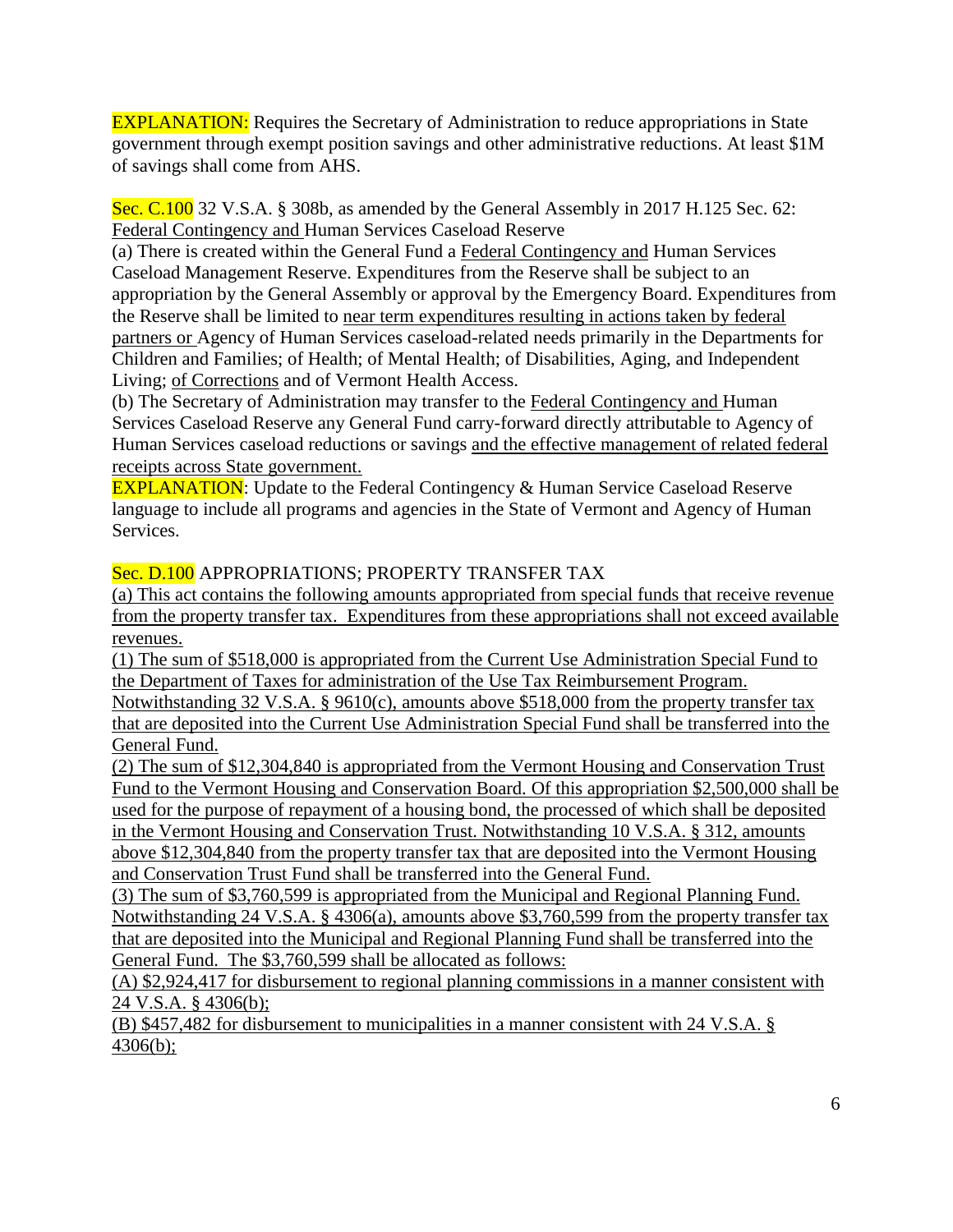(C) \$378,700 to the Agency of Commerce and Community Development for the Vermont Center for Geographic Information.

EXPLANATION**:** The 1/19/2017 consensus FY 2018 revenue forecast of \$41.9m for the Property Transfer Tax (PTT) is being allocated as follows: The Department of Taxes will receive \$518K for property valuation and review administrative costs (including computerization of the current use program). The VHCB will receive \$12,304,840 in PTT revenue to increase funding over FY 2017 by \$1 million. \$2.5M of these funds are directed towards paying the housing bond. The appropriation from the Municipal & Regional Planning Fund is \$3,760,599, which maintains level funding for the appropriations to Regional Planning Commissions and Municipal Planning Commissions from FY 2017 funding levels. The appropriation to Geographic Information Systems is level funded from FY 2017.

# Sec. D.100.1 32 V.S.A. § 9610 is added to read:

(d) Prior to distributions of property transfer tax revenues under 10 V.S.A. § 312, 24 V.S.A. § 4306(a), and 32 V.S.A. § 435(b)(10), \$2.5 million of the revenues received from the property transfer tax shall be used for the purpose of repayment of a housing bond the proceeds of which shall be deposited in the Vermont housing and conservation trust fund. Subsection (d) effective July 1, 2019 until July 1, 2038.

EXPLANATION **:** Requires that the first \$2.5M of PTT revenue be used to repay the housing bond for 20 years. **This is currently under review by the State Treasurer and Bond Council. Additional information may be forthcoming.**

#### Sec. D.100.2 REPEALS; PROPERTY TRANSFER TAX ALLOCATION TO THE DEPARTMENT OF TAX

(a) The following are repealed:

(1) 2011 Acts and Resolves No.45, Secs. 35 (repeal of allocation of property transfer tax revenue) and 37(10) (effective date of repeal of allocation of property transfer tax revenue).

(2) 2016 Acts and Resolves No. 172 Sec. D.100.1 (change to the effect date of repel of the allocation of the property transfer tax).

EXPLANATION**:** Repeals the change in the allocation of the Property Transfer Tax to the Department of Taxes, Division of Property Evaluation and Review.

Sec. D.101 FUND TRANSFERS, REVERSIONS, AND RESERVES

(a) Notwithstanding any other provision of law, the following amounts are transferred from the funds indicated:

(1) From the General Fund to the Next Generation Initiative Fund established by 16 V.S.A. § 2887*:* \$3,409,900*.*

EXPLANATION**:** Transfer funds to the Next Generation to continue prior year programs and increase the funding for the National Guard Scholarship program by \$500K.

(2) From the Clean Water Fund established by 10 V.S.A. § 1388 to the Agricultural Water Quality Special Fund created under 6 V.S.A. §4803: \$1,225,000.

**EXPLANATION:** Transfer from the Clean Water Fund to the Agricultural Water Quality Special Fund. Transfer includes \$850,000 for grants and \$375,000 for staff and operating costs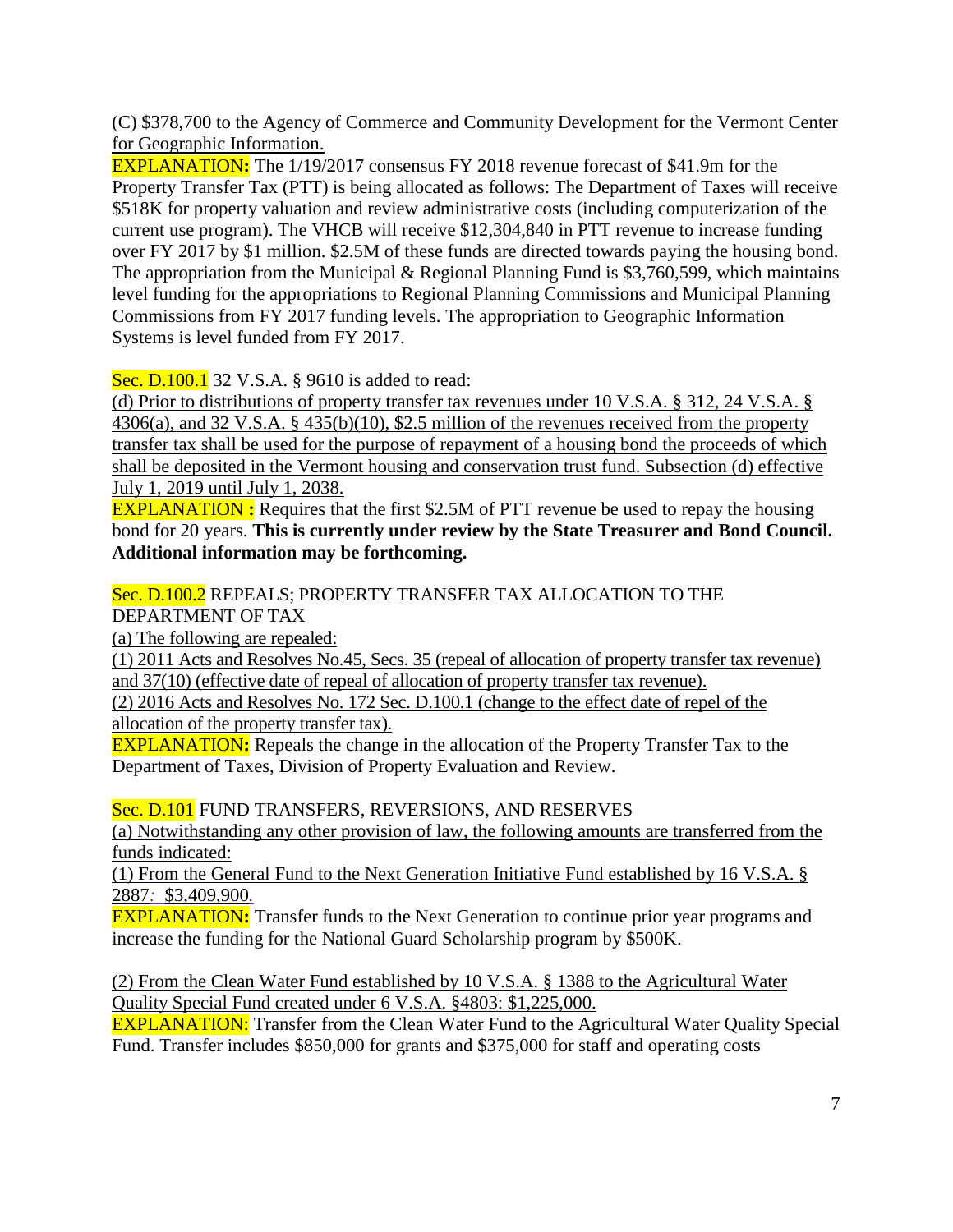(3) From the General Fund to the Tobacco Trust fund established by 18 V.S.A. § 9502(a): \$245,246.

**EXPLANATION:** Funding to bring the projected balance in the Tobacco Trust fund to the level necessary to cover the Attorney's General's projected costs associated with litigation/arbitration of the Master Settlement Agreement.

(4) From the General Fund to the Environmental Contingency fund established by 10 V.S.A. § 1283: \$1,520,137.

EXPLANATION: Additional funding required to cover costs associated with projected PFOA mitigation expenditures in FY 2018.

(5) From the General Fund to the Emergency Relief and Assistance fund established by 20 V.A.S. § 45(c): \$1,455,788.

**EXPLANATION:** Additional funding required to cover state match for federally qualified disasters. Most this need is the result of municipalities completing work on projects approved for Tropical Storm Irene, both for the standard state share by ERAF rules and for the 3%-of-grandlist cap on municipal Irene expenditures.

(6) From the Transportation Fund to the Downtown Transportation and Related Capital Improvement Fund established by 24 V.S.A. § 2796 to be used by the Vermont Downtown Development Board for the purposes of the Fund: \$423,966.

EXPLANATION: Standard annual transfer to support the program at the Agency of Commerce and Community Development.

(7) From the Transportation Infrastructure Bond Fund established by 19 V.S.A. § 1f to the Transportation Infrastructure Bonds Debt Service Fund established by 32 V.S.A. Sec. § 951a for funding fiscal year 2019 transportation infrastructure bonds debt service: \$2,504,688. EXPLANATION: This transfer funds the pre-payment of FY 2019's TIB debt service. The terms of the TIB do not allow the use of TIB revenues on a pay-go basis until the debt service is reserved; this pre-payment allows pay-go revenues to be expended on projects beginning July 1, 2018. Last year's big bill had a similar transfer to fund FY 2018 TIB debt service.

(b) Notwithstanding any provisions of law to the contrary, in fiscal year 2018:

(1) The following amounts shall be transferred to the General Fund from the funds indicated:

| 21550 | Land & facilities Trust Fund               | 429,000.00    |
|-------|--------------------------------------------|---------------|
| 21638 | AG -Fees & reimbursements -Court order     | 2,000,000.00  |
| 21909 | <b>Tax Computer System Modernization</b>   | 798,808.00    |
| 21973 | GMCB regulatory and Admin Fund             | 700,000.00    |
| 22005 | AHS Central Office earned federal receipts | 32,165,542.00 |
| 50300 | Liquor Control Fund                        | 955,000.00    |
|       | Caledonia Fair                             | 5,000.00      |
|       | <b>North Country Hospital Loan</b>         | 24,250.00     |
|       |                                            |               |

**EXPLANATION:** FY 2018 estimated direct applications to the General Fund.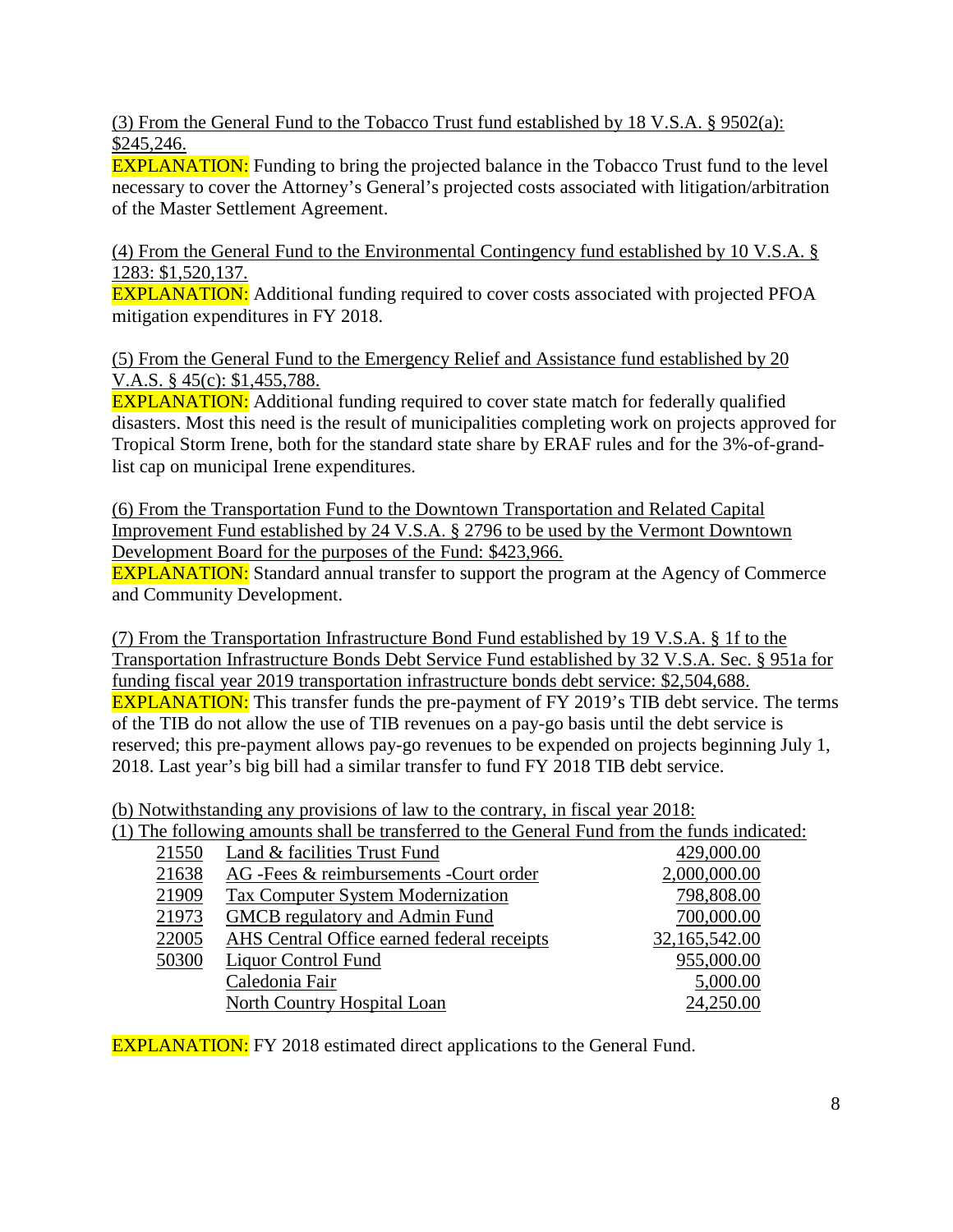(c) Notwithstanding any provisions of law to the contrary, in fiscal year 2018:

|                        | (1) The following amounts shall revert to the General Funds from the Accounts indicated: |            |
|------------------------|------------------------------------------------------------------------------------------|------------|
|                        | 1210001000 Legislative Council                                                           | 150,000.00 |
| 1210002000 Legislature |                                                                                          | 385,000.00 |
|                        | 1230001000 Sergeant-at-Arms                                                              | 19,000.00  |
|                        | $EVDI$ ANATION. EV 2018 ostimated reversion to the Ceneral Eund                          |            |

**EXPLANATION:** FY 2018 estimated reversion to the General Fund

#### Sec. D.102 TOBACCO LITIGATION SETTLEMENT FUND BALANCE

(a) Notwithstanding 18 V.S.A. § 9502(b), the actual balances at the end of fiscal year 2018 in the Tobacco Litigation Settlement Fund established by 32 V.S.A. Sec. 435a. shall remain for appropriation in fiscal year 2018.

**EXPLANATION:** Annual language.

## Sec. D.103 TRANSFER OF TOBACCO TRUST FUNDS

(a) Notwithstanding 18 V.S.A. § 9502(a)(3) and (4), the actual amount of investment earnings of the Tobacco Trust Fund at the end of fiscal year 2018 and any additional amount necessary to ensure the balance in the Tobacco Litigation Settlement Fund at the close of fiscal year 2018 is not negative shall be transferred in fiscal year 2018 from the Tobacco Trust Fund established by 18 V.S.A. § 9502(a) to the Tobacco Litigation Settlement Fund established by 32 V.S.A. § 435a. EXPLANATION**:** Annual language.

#### Sec. D.104 FEDERAL CONTINGENCY AND HUMAN SERVICES CASELOAD RESERVE (a) The sum of \$22,000,000.00 shall be reserved from General Fund in the Federal Contingency and Human Services Caseload reserve established in 32 V.S.A. § 308b and amended by this Act. **EXPLANATION:** Reserves General funds in the Federal Contingency and Human Services Caseload reserve

Sec D.105 FISCAL 2018 STABILIZATION RESERVE CALCULATION

(a) The amount of the Federal Contingency and Human Services Caseload appropriated in fiscal year 2017 shall not be used for the purposes of the calculation of the fiscal year 2018 reserve pursuant to 32 V.S.A. § 308 but shall be reflected in the fiscal year 2019 calculation. EXPLANATION**:** FY 2018 reserve calculation shall not include any funds appropriated from the Federal Contingency and Human Services Caseload Reserve in FY 2017.

#### \* \* \* GENERAL GOVERNMENT \* \* \*

Sec. E.100 EXECUTIVE BRANCH POSITION AUTHORIZATIONS

(a) The establishment of the following new permanent classified positions are authorized in fiscal year 2018:

(1) In the Agency of Agriculture – (1) Paralegal, (1) Program Development & Policy Analyst, and (1) Microbiologist.

(2) In the Department of Tax – two  $(2)$  tax examiners.

(b)The positions established in this section shall be transferred and converted from existing vacant positions in the Executive Branch, and shall not increase the total number of authorized State positions defined in Sec. A.107 of this act.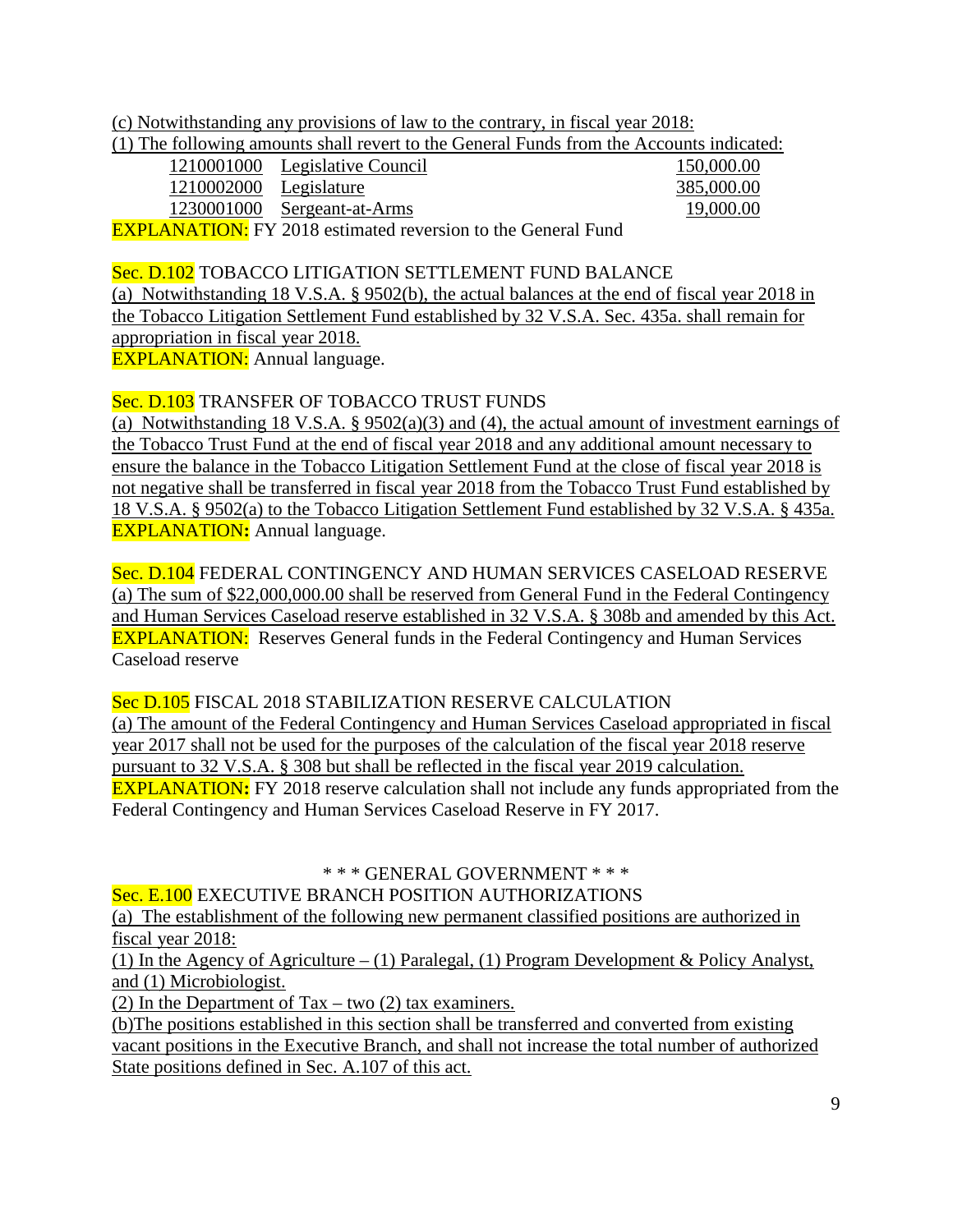EXPLANATION: Additional positions need for the Agency of Agriculture for operations. Department of Tax positions are needed to support the work associated with the transfer of the employer assessment from the Department of Labor. These positions will be allocated to departments from positions in the position pool; no new positions will be established.

Sec. E.100.1 2014 Acts and Resolves No. 179, Sec. E.100(d), as amended by 2015 Acts and Resolves No.4, Sec. 74, as further amended by 2016 Acts and Resolves No.172, Sec. E.100, is further amended to read:

(d) Position Pilot Program. A Position Pilot is hereby created to assist participating departments in more effectively managing costs of overtime, compensatory time, temporary employees, and contractual work by removing the position cap with the goal of maximizing resources to the greatest benefit of Vermont taxpayers.

\*\*\*

(7) This Pilot shall sunset on July 1, 2017 2018, unless extended or modified by the general assembly.

**EXPLANATION:** Extends the position Pilot until the end of FY 2018.

Sec. E.100.2 REPEAL

(a) 3 V.S.A. § 2222a is repealed :

EXPLANATION**:** Eliminates the director of health care reform from the Secretary of Administration's office. Roles and responsibilities added to AHS in Section E.300.4 of this act.

Sec. E.111 Tax – administration/collection

(a) Of this appropriation, \$15,000 is from the Current Use Administration Special Fund established by 32 V.S.A. § 9610(c) and shall be appropriated for programming changes to the CAPTAP software used by municipalities for establishing property values and administering their grand lists.

**EXPLANATION:** This is an annual piece of language that covers admin costs for the current use program software. Historically this appropriation was \$30k but they don't use all of the spending authority so we cut it to \$15k for FY 2017 and are continuing with that level of appropriation in FY 2018.

Sec. E.111.1 32 V.S.A. chapter 245 is added to read:

## CHAPTER 245 HEALTH CARE FUND CONTRIBUTION ASSESSMENT § 10501. PURPOSE

For the purpose of more equitably distributing the costs of health care to uninsured residents of this State, an employers' health care fund contribution is established to provide a fair and reasonable method for sharing health care costs with employers who do not offer their employees health care coverage and employers who offer insurance but whose employees enroll in Medicaid.

§ 10502. DEFINITIONS

As used in this chapter:

(1) "Employee" means an individual who is:

(A) 18 years of age or older for all of a calendar quarter,

(B) employed full-time or part-time, and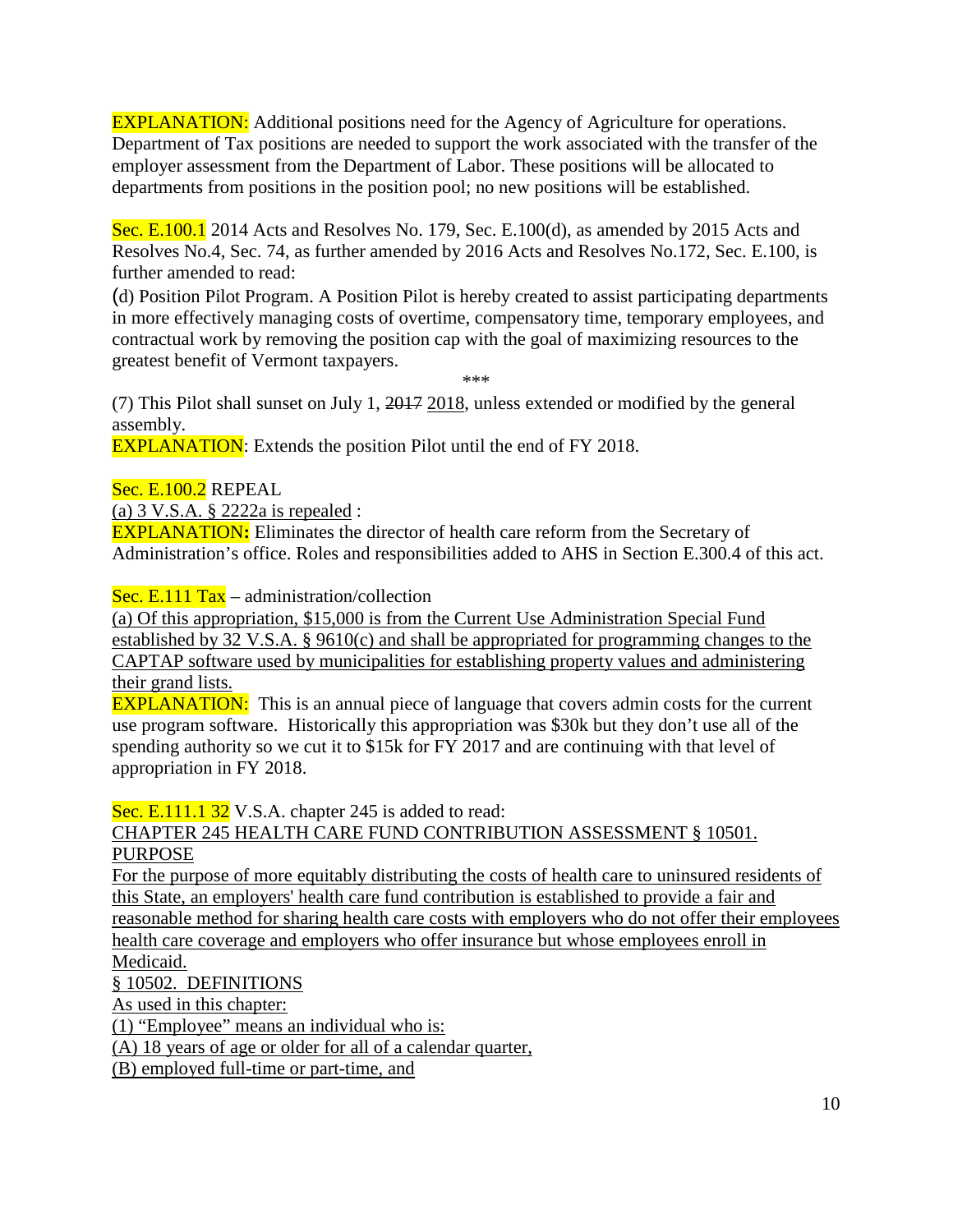(C) reported by an employer for purposes of complying with Vermont unemployment compensation law pursuant to Chapter 17 of Title 21

(2) "Employer" means a person who is required to furnish unemployment insurance coverage pursuant to Chapter 17 of Title 21.

(3)(A) "Full-time equivalent" or "FTE" means the number of employees expressed as the number of employee hours worked during a calendar quarter divided by 520. The FTE calculation shall be based on a 40 hour work week. No more than one FTE may be assessed against an individual employee, regardless of the actual number of hours worked by that employee during the calendar quarter.

(B) The hours worked during a calendar quarter means hours worked during all pay periods in that quarter for which gross wages were reported and paid. Unworked hours, such as vacation or sick time, may be excluded from the FTE calculation.

(C) "Full-time equivalent" shall not include any employee hours attributable to a seasonal employee or part-time employee of an employer who offers health care coverage to all of its regular full-time employees, provided that the seasonal employee or part-time employee has health care coverage under either a private plan or any public plan except Medicaid.

(4) "Health care coverage" shall mean any private or public plan that includes both hospital and physician services.

(5) "Part-time employee" shall mean an employee who works for an employer for fewer than 30 hours a week and fewer than 390 hours in a calendar quarter.

(6) "Seasonal employee" means an employee who:

(A) works for an employer for 20 weeks or fewer in a calendar year; and

(B) works in a job scheduled to last 20 weeks or fewer.

(7) "Uncovered employee" means:

(A) an employee of an employer who does not offer to pay any part of the cost of health care coverage for its employees;

(B) an employee who is not eligible for health care coverage offered by an employer to any other employees; or

(C) an employee who is offered and is eligible for coverage by the employer but elects not to accept the coverage and:

(i) is enrolled in Medicaid;

(ii) has no other health care coverage under either a private or public plan except Medicaid; or (iii) has purchased health insurance coverage as an individual through the Vermont Health Benefit Exchange.

§ 10503. HEALTH CARE FUND CONTRIBUTION ASSESSMENT

(a) The Commissioner of Taxes shall assess and an employer shall pay a quarterly Health Care Fund contribution for each full-time equivalent uncovered employee employed during that quarter in excess of four full-time equivalent employees.

(b) The amount of the contribution shall be \$151.12 for each full-time equivalent employee in excess of four. Starting in calendar year 2017, the amount of the contribution shall be adjusted by a percentage equal to any percentage change in premiums for the second lowest cost silver-level plan in the Vermont Health Benefit Exchange.

(c) Health Care Fund contribution assessments under this chapter shall be determined on a calendar quarter basis, due and payable on or before the 25th day of the calendar month succeeding the close of each quarter. All administrative provisions of chapter 151 of this title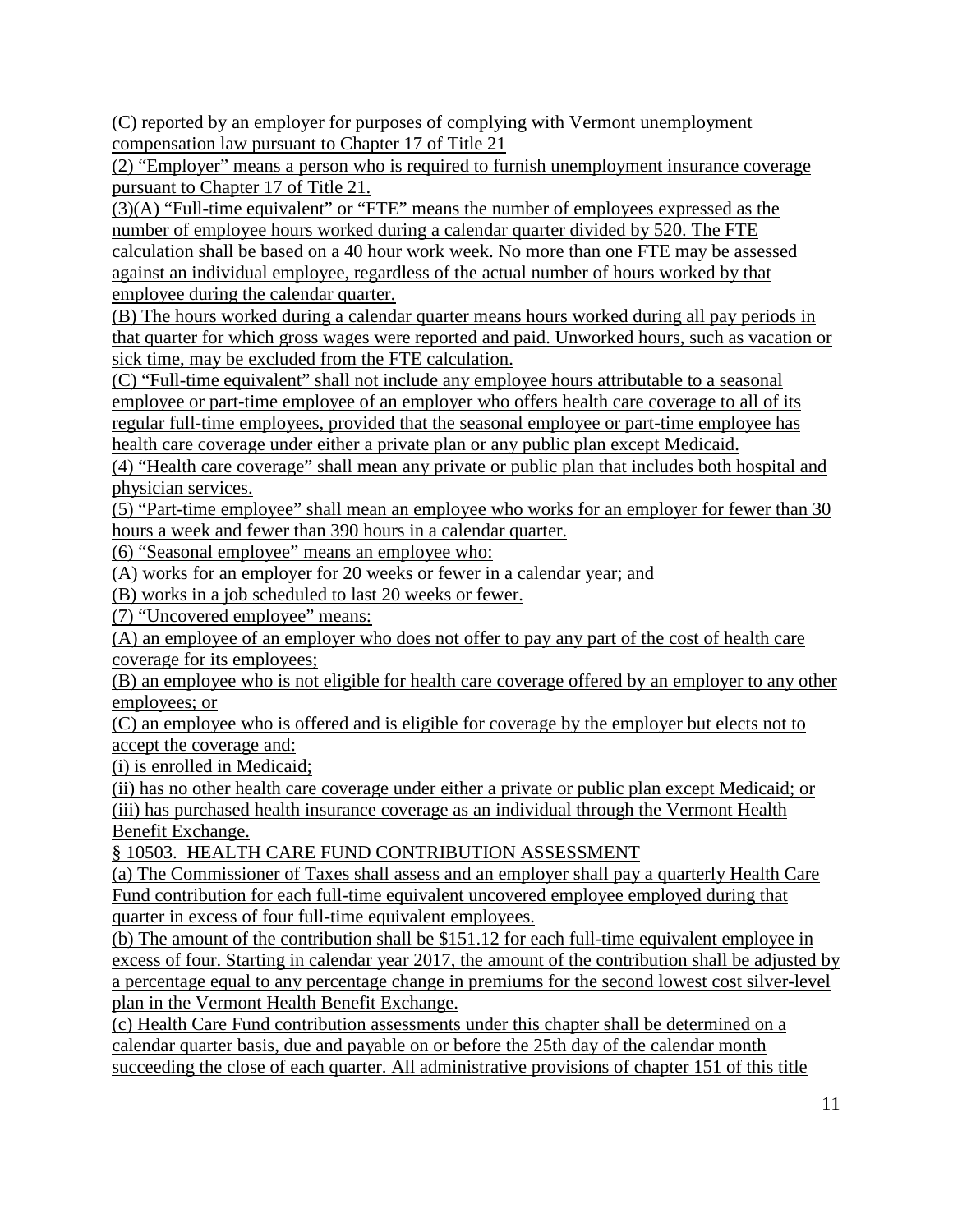shall apply to this chapter, except penalty and interest shall apply according to chapter 103 of this title.

(d) Revenues from the Health Care Fund contributions collected shall be deposited into the State Health Care Resources Fund established under 33 V.S.A. § 1901d.

§ 10504. HOURS WORKED BY UNCOVERED EMPLOYEES; CALCULATION AND REPORTING

(a) Employers shall report to the Department of Taxes the number of hours worked by each uncovered employee on a return provided by the Department. The return shall be filed at the same time payment is required under subsection 10503(c) of this chapter, shall be filed electronically, and shall include any information required by the Commissioner.

(b) Quarterly health care contributions shall be calculated in the following manner:

(1) An employer shall divide the total hours worked by all uncovered employees during a quarter by 520, to represent one full-time equivalent employee. The employer shall then round the resulting number down to the nearest whole number and subtract four. The employer shall then multiply the resulting number by the amount established under subsection 10503(b) of this chapter to determine the amount of assessment due for the quarter.

(A) For full-time salaried employees, employers shall use 520 hours a quarter for the total hours worked.

(B) For all employees who worked more than 520 hours in a quarter, employers shall use 520 hours a quarter for the total hours worked.

(2) The Commissioner shall provide an electronic declaration of health care coverage form for employers to collect the health coverage statuses of their employees for purposes of this assessment. The form shall preserve the confidentiality of the type of coverage possessed by the

employee and the employer shall only use the form for purposes of this assessment.

(A) An employer shall annually obtain a declaration of health care coverage from every employee who is not enrolled in a plan offered by the employer.

(B) An employer shall maintain declarations of health care coverage for a minimum of three years in a manner reasonably available for review and audit.

(C) Employees for whom no declaration of coverage is obtained shall be treated as uncovered. (c) In the case of an employee leasing agreement, leased employees shall be considered

employees of a client company and not employees of an employee leasing company. § 10505. HEALTH BENEFIT COSTS

(a) Employers shall provide their employees with an annual statement indicating:

(1) the total monthly premium cost paid for any employer-sponsored health benefit plan;

(2) the employer's share and the employee's share of the total monthly premium; and

(3) any amount the employer contributes toward the employee's cost-sharing requirement or other out-of-pocket expenses.

(b) Notwithstanding the provisions of subsection (a) of this section, an employer who reports the cost of coverage under an employer-sponsored health benefit plan as required by 26 U.S.C. § 6051(a)(14) shall be deemed to be in full compliance with the requirements of this section. **EXPLANATION:** Statutory changes needed to transfer the Employer Assessment to the Department of Taxes from the Department of Labor.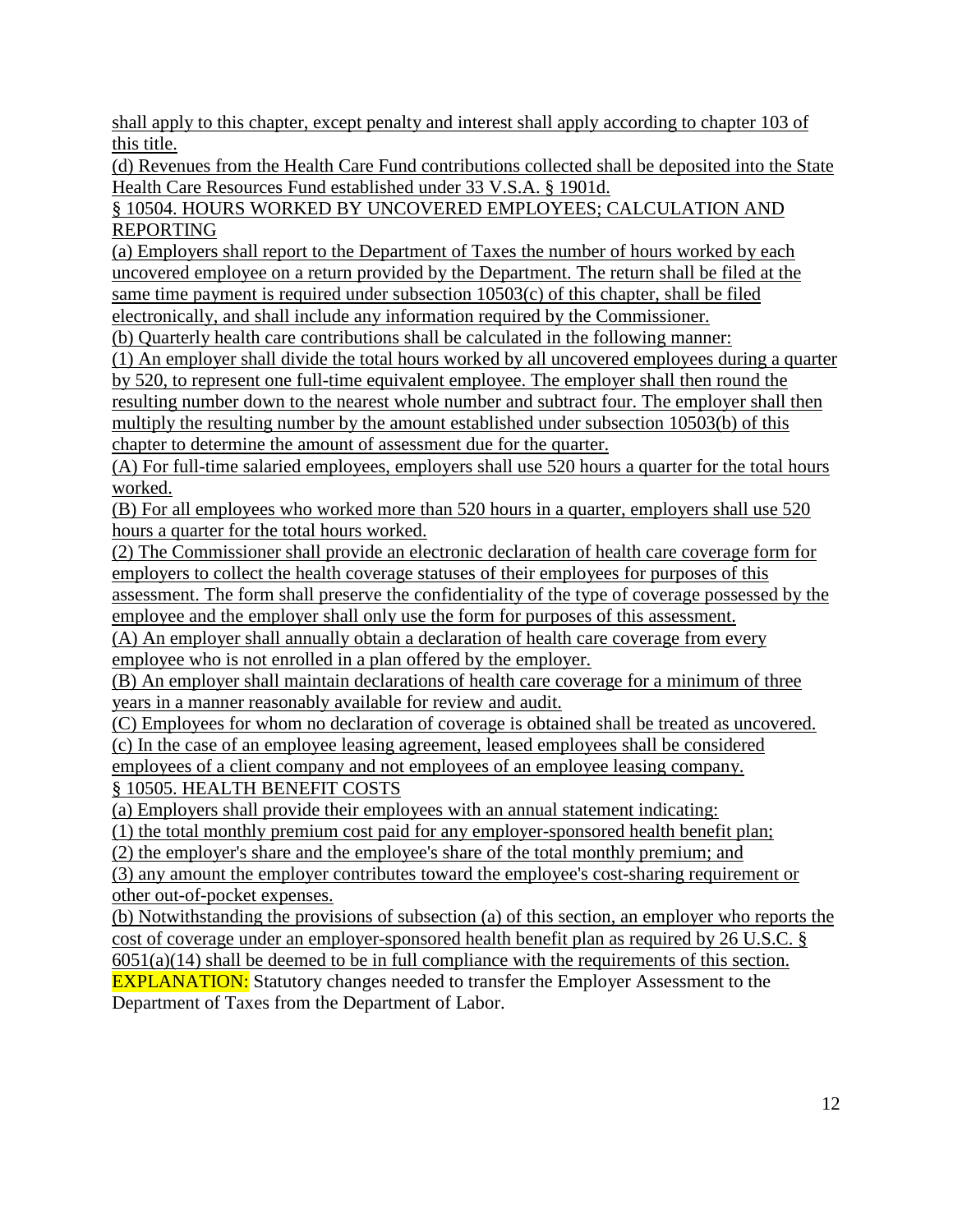Sec. B.111.2 REPEAL

(a) 32 V.S.A. § 5930z (business solar energy credit) is repealed.

**EXPLANATION:** This credit has been unavailable for use for several years, but businesses could carryforward credits. The ability to carryforward credit has ended, and the credit is no longer available.

Sec. E.113 Buildings and general services – engineering

(a) The \$3,182,525 interdepartmental transfer in this appropriation shall be from the General Bond Fund appropriation in the Capital Bill of the 2017 legislative session.

EXPLANATION: Interdepartmental transfer funds appropriated to BGS engineering are appropriated in the Governor's proposed 2017 capital bill.

Sec. E.133 Vermont state retirement system

(a) Notwithstanding 3 V.S.A. § 473(d), in fiscal year 2018, investment fees shall be paid from the corpus of the Fund.

EXPLANATION: Annual language most recently in 2016 Act 172 Sec. B.133. This language allows investment fees to be paid from the fund, instead of from the FY 2018 state contribution charged to the departments of State government.

Sec. E.142 Payments in lieu of taxes

(a) This appropriation is for State payments in lieu of property taxes under 32 V.S.A. chapter 123, subchapter 4, and the payments shall be calculated in addition to and without regard to the appropriations for PILOT for Montpelier and for correctional facilities elsewhere in this act. Payments in lieu of taxes under this section shall be paid from the PILOT Special Fund under 32 V.S.A. § 3709.

**EXPLANATION:** Annual language, clarifies that these payments are in addition to and separate from those appropriated elsewhere in the bill for the city of Montpelier and correctional facilities.

Sec. E.143 Payments in lieu of taxes – Montpelier

(a) Payments in lieu of taxes under this section shall be paid from the PILOT Special Fund under 32 V.S.A. § 3709.

EXPLANATION: Clarifies that the Montpelier PILOT payment is to come from the PILOT special fund. Standard language.

Sec. E.144 Payments in lieu of taxes – correctional facilities

(a) Payments in lieu of taxes under this section shall be paid from the PILOT Special Fund under 32 V.S.A. § 3709.

EXPLANATION: Clarifies that the correctional facilities payment is to come from the PILOT special fund. Standard language.

\* \* \* PROTECTION TO PERSONS AND PROPERTY \* \* \*

Sec. E.200 Attorney general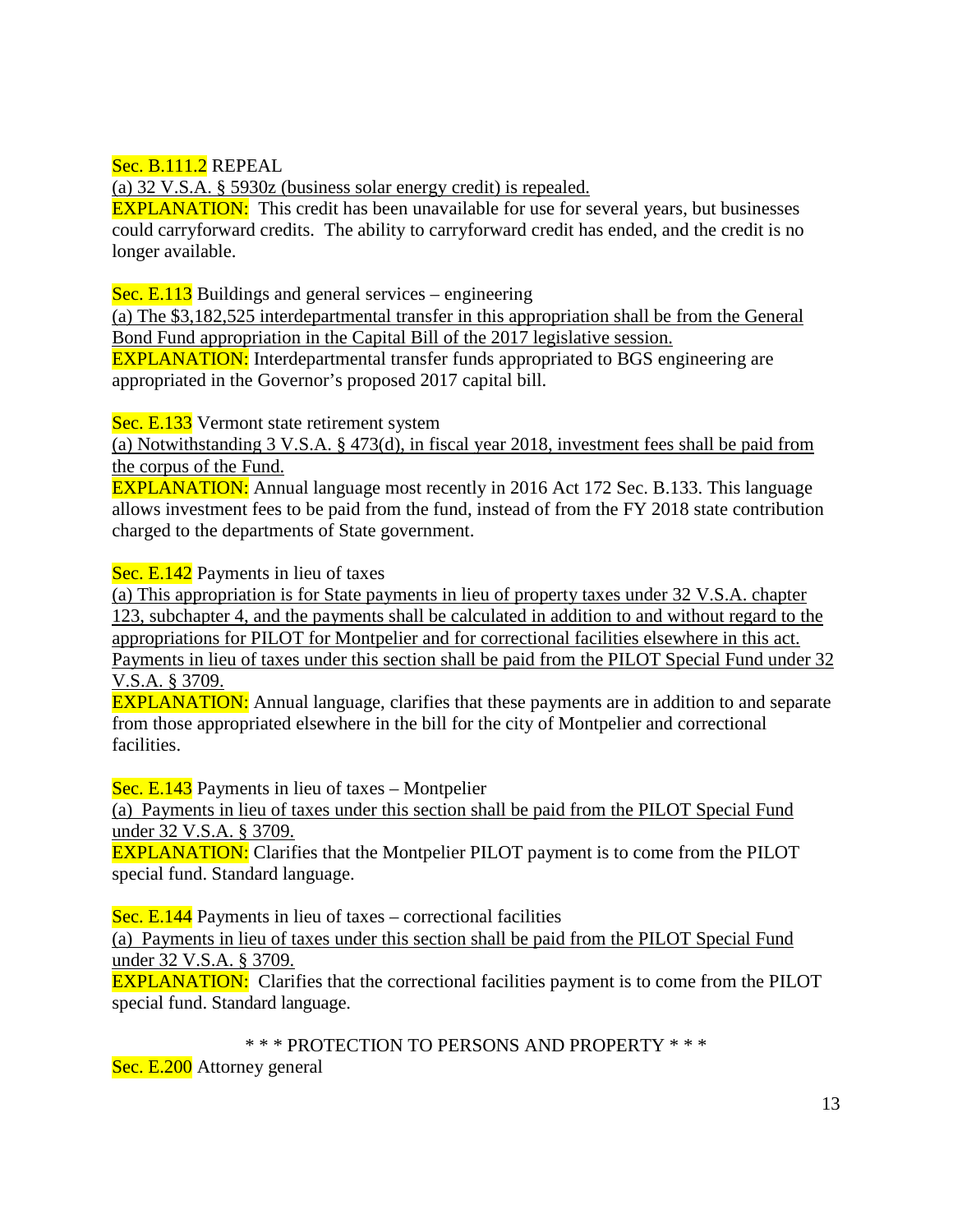(a) Notwithstanding any other provisions of law, the Office of the Attorney General, Medicaid Fraud and Residential Abuse Unit, is authorized to retain, subject to appropriation, one-half of the State share of any recoveries from Medicaid fraud settlements, excluding interest, that exceed the State share of restitution to the Medicaid Program. All such designated additional recoveries retained shall be used to finance Medicaid Fraud and Residential Abuse Unit activities. (b) Of the revenue available to the Attorney General under 9 V.S.A. § 2458(b)(4), \$1,115,500 is

appropriated in Sec. B.200 of this act.

**EXPLANATION:** Same provisions as in FY 2017.

Sec. B.204 JUDICIAL BRANCH POSITION AUTHORIZATIONS

(a) In the Judiciary, there is established the following new permanent classified positions: (1) Two (2) docket clerk B.

(b) In the Judiciary there is established the following new permanent exempt position: (1) One (1) Judicial Master pursuant to 4 V.S.A. § 38.

EXPLANATION: Act 167 of 2016 authorized the Judicial Master position and established the criteria for appointment and jurisdictional authority, but did not create any positions. The Judiciary intends to use this team to address the opiate-related Family Division caseload crisis. The proposed part-time Master position, along with two part-time support staff, would "float" among counties depending where Family Division caseload pressures were greatest. Each position is budgeted as 50% FTE (all General Funds), with a total fiscal impact estimate of \$137,952.

Sec. E.208 Public safety – administration

(a) The Commissioner of Public Safety is authorized to enter into a performance-based contract with the Essex County Sheriff's Department to provide law enforcement service activities agreed upon by both the Commissioner of Public Safety and the Sheriff.

(b) Of the funds appropriated to the Department under 19 V.S.A § 11a(a) in fiscal year 2018, the amount of \$2,100,000 is allocated exclusively for purchase, outfitting, assignment, and disposal of State Police vehicles.

**EXPLANATION:** Part(a) is annual language. Part(b) indicates that DPS intends to spend \$2.1M as required by law on State Police Vehicles.

#### Sec. E.209 Public safety – state police

(a) Of this appropriation, \$35,000 in special funds shall be available for snowmobile law enforcement activities and \$35,000 in general funds shall be available to the Southern Vermont Wilderness Search and Rescue Team, which comprises State Police, the Department of Fish and Wildlife, county sheriffs, and local law enforcement personnel in Bennington, Windham, and Windsor Counties, for snowmobile enforcement.

(b) Of this appropriation, \$405,000 is allocated for grants in support of the Drug Task Force and the Gang Task Force. Of this amount, \$190,000 shall be used by the Vermont Drug Task Force to fund three town task force officers. These town task force officers shall be dedicated to enforcement efforts with respect to both regulated drugs as defined in 18 V.S.A. § 4201(29) and the diversion of legal prescription drugs. Any unobligated funds may be allocated by the Commissioner to fund the work of the Drug Task Force and to support the efforts of the Mobile Enforcement Team (Gang Task Force), or carried forward.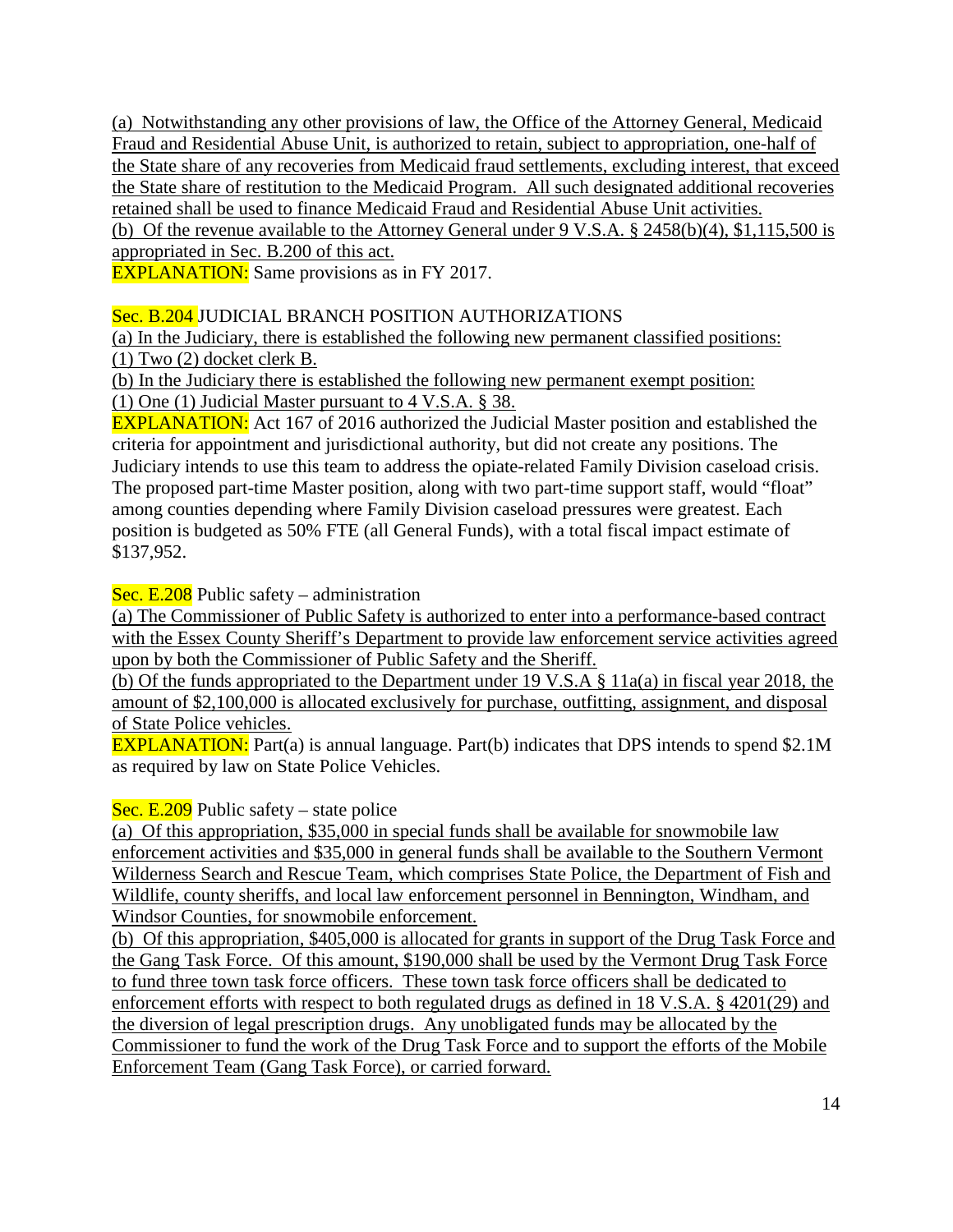**EXPLANATION:** Same provisions as in FY 2017.

Sec. E.212 Public safety – fire safety

(a) Of this General Fund appropriation, \$55,000 shall be granted to the Vermont Rural Fire Protection Task Force for the purpose of designing dry hydrants. **EXPLANATION:** Same provisions as in FY 2017.

Sec. E.215 Military – administration

(a) The amount of \$750,000 shall be disbursed to the Vermont Student Assistance Corporation for the National Guard Educational Assistance Program established in 16 V.S.A. § 2856. Of this amount, \$100,000 shall be general funds from this appropriation, and \$650,000 shall be Next Generation special funds, as appropriated in Sec. B.1100(a)(3)(B) of this act. EXPLANATION: Same provision as in FY2017, adds \$500K to the next generation appropriation.

Sec. E.219 Military – veterans' affairs

(a) Of this appropriation, \$1,000 shall be used for continuation of the Vermont Medal Program; \$4,800 shall be used for the expenses of the Governor's Veterans' Advisory Council; \$7,500 shall be used for the Veterans' Day parade; \$5,000 shall be used for the Military, Family, and Community Network; and \$10,000 shall be granted to the American Legion for the Boys' State and Girls' State programs.

(b) Of this General Fund appropriation, \$39,484 shall be deposited into the Armed Services Scholarship Fund established in 16 V.S.A. § 2541.

EXPLANATION: Language and amount same as in FY 2017 except that the Vietnam Veterans' of America to fund the Service Officers Program has been removed as the group now receives funds through the Vermont Veterans Fund.

Sec. E.220 Center for crime victims services

(a) Notwithstanding 20 V.S.A. § 2365(c), the Vermont Center for Crime Victims Services shall transfer \$39,895 from the Domestic and Sexual Violence Special Fund established in 13 V.S.A. § 5360 to the Criminal Justice Training Council for the purpose of funding one-half the costs of the Domestic Violence Trainer position. The other half of the position will be funded with an appropriation to the Criminal Justice Training Council.

EXPLANATION: Same provisions as in FY 2017, amount updated to reflect the total cost of the position.

Sec. E.224 Agriculture, food and markets – agricultural development

(a) Of the funds appropriated in Sec. B.224 of this act, the amount of \$805,352 in general funds is appropriated for expenditure by the Working Lands Enterprise Board established in 6 V.S.A. § 4606 for administrative expenses, and investments in food and forest systems and services providers pursuant to 6 V.S.A. § 4607 and consistent with the funding priorities in 2012 Acts and Resolves No. 142, Sec. 5, as amended by 2014 Acts and Resolves No. 179, Sec. E.224.1. **EXPLANATION:** The appropriation for the Working Lands program is maintained with grantmaking focused on the service provider investment area, which provides technical assistance and educational services to agricultural and forestry and forest products enterprises.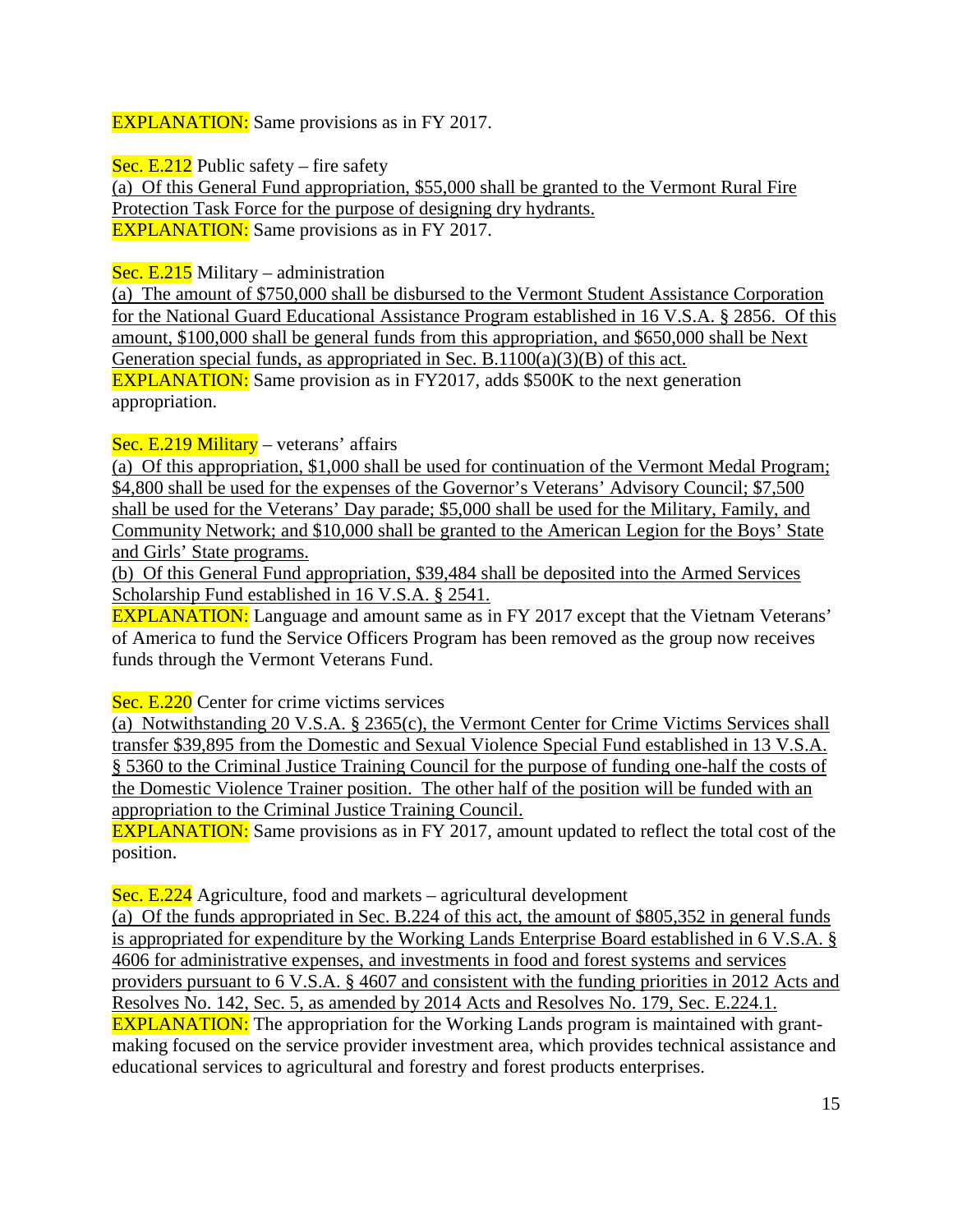#### \* \* \* HUMAN SERVICES \* \* \*

## Sec. E.300 DEPOSIT AND USE OF MASTER SETTLEMENT FUND

(a) Deposit of Master Tobacco Settlement receipts and appropriations of Tobacco Settlement funds in fiscal year 2018 are made, notwithstanding 2013 Acts and Resolves No. 50, Sec. D.104.

EXPLANATION: Same language as FY 2017 (2016 Act 172 Sec. E.300), FY 2016 (2015 Act 58, Sec. E. 300) and FY 2015 (2014 Act 179 Sec. E.300). 2013 Act 50 Sec.D.104 requires the tobacco settlement funds withheld to be deposited in the Tobacco Trust Fund. This section allows the previously withheld Tobacco Settlement funds received in 2017 to be spent rather than deposited into the Trust Fund.

Sec.E.300.1 2013 Acts and Resolves No. 73, Sec. 60(10) is amended to read: (10) Secs. 48-51 (health claims tax) shall take effect on July 1, 2013 and 52 and 53 (health claims sunset) shall take effect on July 1, 2017 2018. **EXPLANATION:** Extends the health care claims tax Sunset until the end of FY 2018.

## Sec. E.300.2 HIT FUND; FUTURE RECOMMENDATION

(a) The Secretary of Administration and the Secretary of Human Services shall review the use of the HIT fund and make recommendations for it use after June 30, 2018. The review shall include but not be limited to a review of the current revenue stream and the current allocation of funds. A plan for proposed changes will be submitted to the General Assembly on or before January 31, 2018.

**EXPLANATION:** Requires the Secretary of Administration and the Secretary of Human Services to review and make recommendations on the future of the HIT fund.

#### Sec. E.300.3 POSITION TRANSFER

(a) The Director of Health Care Reform established in 2011 Acts and Resolves No. 48 Sec. 3b(e) is transferred from the Agency of Administration to the Agency of Human Services. EXPLANATION**:** Move Director of Health Care Reform position to AHS CO

#### Sec. E.300.4 3 V.S.A. §3027 is added to read:

§ 3027 Health care system reform; improving quality and affordability (a) The Director of Health Care Reform in the Agency Human Services shall be responsible for the coordination of health care system reform efforts among Executive Branch agencies, departments, and offices, and for coordinating with the Green Mountain Care Board established in 18 V.S.A. chapter 220.

(b) The Director shall ensure that those Executive Branch agencies, departments, and offices responsible for the development, improvement, and implementation of Vermont's health care system reform do so in a manner that is coordinated, timely, equitable, patient-centered, and evidence-based, and that seeks to inform and improve the quality and affordability of patient care and public health, contain costs, and attract and retain well-paying jobs in this State. (c) Vermont's health care system reform efforts include: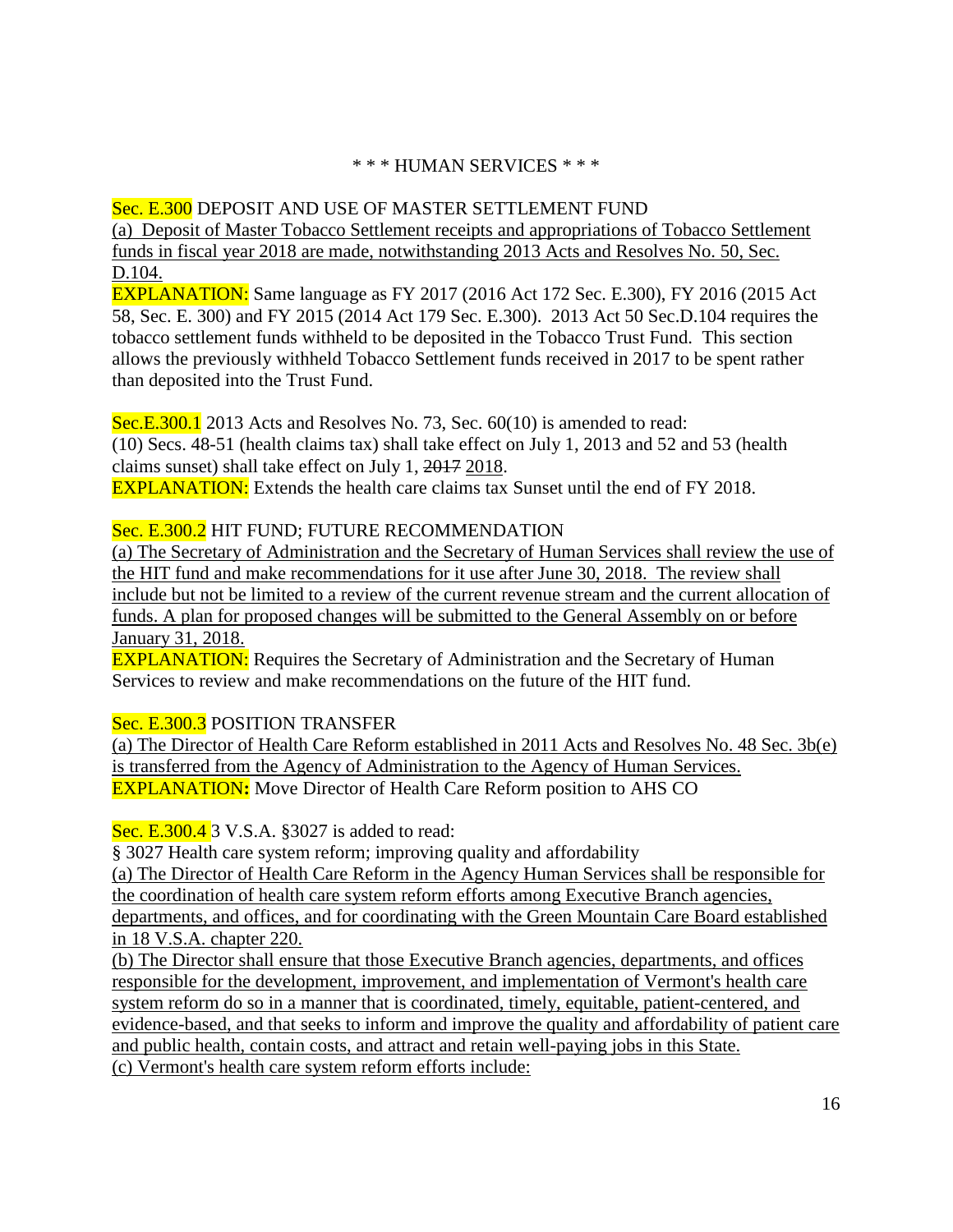(1) The State's chronic care infrastructure, disease prevention, and management program contained in the Blueprint for Health established by 18 V.S.A. chapter 13, the goal of which is to achieve a unified, comprehensive, statewide system of care that improves the lives of all Vermonters with or at risk for a chronic condition or disease.

(2) The Vermont health information technology project pursuant to 18 V.S.A. chapter 219.

(3) The multi-payer data collection project pursuant to 18 V.S.A. § 9410.

(4) The common claims administration project pursuant to 18 V.S.A. § 9408.

(5) The consumer price and quality information system pursuant to 18 V.S.A. § 9410.

(6) The information technology work done by the quality assurance system pursuant to 18 V.S.A. § 9416.

(7) The public health promotion programs of the Agency of Human Services, including primary prevention for chronic disease, community assessments, school wellness programs, public health information technology, data and surveillance systems, healthy retailers, healthy community design, and alcohol and substance abuse treatment and prevention programs.

(8) The creation of a universal health care system to provide affordable, high-quality health care coverage to all Vermonters and to include federal funds to the maximum extent allowable under federal law and waivers from federal law.

(9) A reformation of the payment system for health services to encourage quality and efficiency in the delivery of health care as set forth in 18 V.S.A. chapter 220.

(10) A strategic approach to workforce needs set forth in 18 V.S.A. chapter 222, including retraining programs for workers displaced through increased efficiency and reduced

administration in the health care system and ensuring an adequate health care workforce to provide access to health care for all Vermonters.

(11) A plan for public financing of health care coverage for all Vermonters.

(d) The Director of Health Care Reform or designee shall provide information and testimony on the activities included in this section to the Health Care Oversight Committee and to any legislative committee upon request.

EXPLANATION**:** Updates statute to reflect the transfer of the Director of Health Care Reform to AHS.

Sec. E.300.5 18 V.S.A. § 9491(a) is amended to read:

(a) The director of health care reform in the agency of administration agency of human services shall oversee the development of a current health care workforce development strategic plan that continues efforts to ensure that Vermont has the health care workforce necessary to provide care to all Vermont residents.

EXPLANATION**:** Updates statute to reflect the transfer of the Director of health Care reform to AHS.

**E.300.6** 18 V.S.A. § 9602 is amended to read:

(a) The Agency of Administration Human Services shall establish maintain the Office of the Health Care Advocate by contract with any nonprofit organization.

EXPLANATION**:** Moves the Health Care Advocate contract to AHSCO.

**E.300.6** 18 V.S.A. § 9607(b)(3) is amended to read: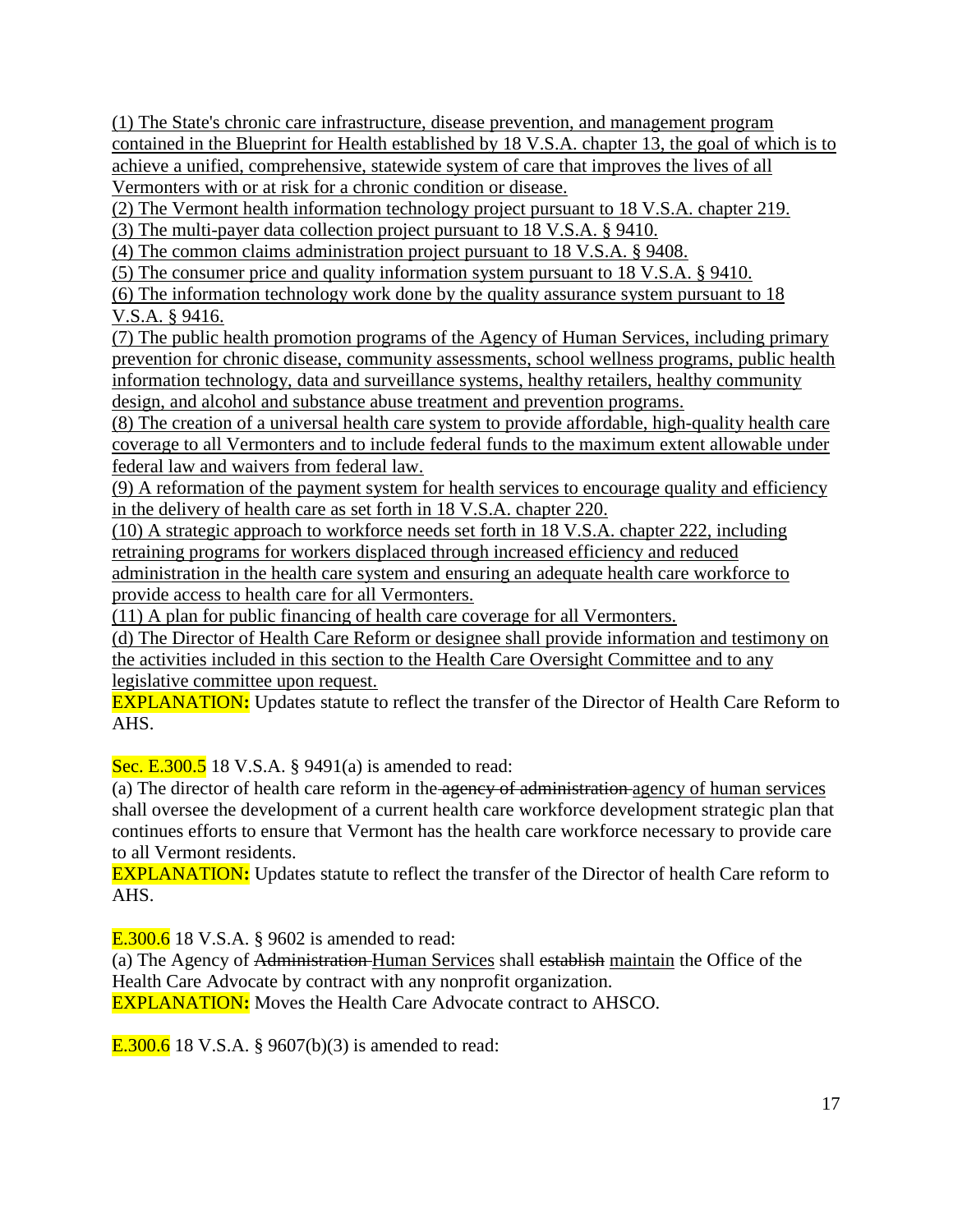(3) The Green Mountain Care Board shall administer the bill back authority created in this subsection on behalf of the Agency of Administration Human Services in support of the Agency's contract with the Office of the Health Care Advocate pursuant to section 9602 of this title to carry out the duties set forth in this chapter.

EXPLANATION**:** Language update in conjunction with the movement of the Health Care Advocate contract to AHS.

Sec. E. 300.7 FUNDING FOR THE OFFICE OF THE HEALTH CARE ADVOCATE (a) Of the funds appropriated in Sec. B.300 of this act, \$1,407,406 shall be used for the contract with the Office of the Health Care Advocate.

EXPLANATION: Pursuant to 2015 Act 54 Sec 53(c)

Sec. E.301 Secretary's office – Global Commitment:

(a) The Agency of Human Services shall use the funds appropriated in this section for payment of the actuarially certified premium required under the intergovernmental agreement between the Agency of Human Services and the managed care entity, the Department of Vermont Health Access, as provided for in the Global Commitment for Health Waiver (Global Commitment) approved by the Centers for Medicare and Medicaid Services under Section 1115 of the Social Security Act.

(b) In addition to the State funds appropriated in this section, a total estimated sum of \$25,758,791 is anticipated to be certified as State matching funds under the Global Commitment as follows:

(1) \$23,371,400 certified State match available from local education agencies for eligible special education school-based Medicaid services under the Global Commitment. This amount combined with \$27,128,600 of federal funds appropriated in Sec. B.301 of this act equals a total estimated expenditure of \$50,500,000. An amount equal to the amount of the federal matching funds for eligible special education school-based Medicaid services under Global Commitment shall be transferred from the Global Commitment Fund to the Medicaid Reimbursement Special Fund created in 16 V.S.A. § 2959a.

(2) \$2,387,391 certified State match available from local designated mental health and developmental services agencies for eligible mental health services provided under Global Commitment.

**EXPLANATION:** Amounts updated the reflect FY 2018 estimates. School-based health services no longer eligible be claimed as Investment per CMS. EPSDT and VCHIP no longer fall under the GC Waiver; now claimed as Medicaid Admin and are not included in this section.

Sec. E.306 VERMONT HEALTH BENEFIT EXCHANGE RULES

(a) The Agency of Human Services may adopt rules pursuant to 3 V.S.A. chapter 25 to conform Vermont's rules regarding operation of the Vermont Health Benefit Exchange to federal guidance and regulations implementing the provisions of the Patient Protection and Affordable Care Act, Pub. L. No. 111-148, as amended by the federal Health Care and Education Reconciliation Act of 2010, Pub. L. No. 111-152. The Agency may use the emergency rules process pursuant to 3 V.S.A. § 844 prior to June 30, 2018, but only in the event that new federal guidance or regulations require Vermont to amend or adopt its rules in a timeframe that cannot be accomplished under the traditional rulemaking process. An emergency rule adopted under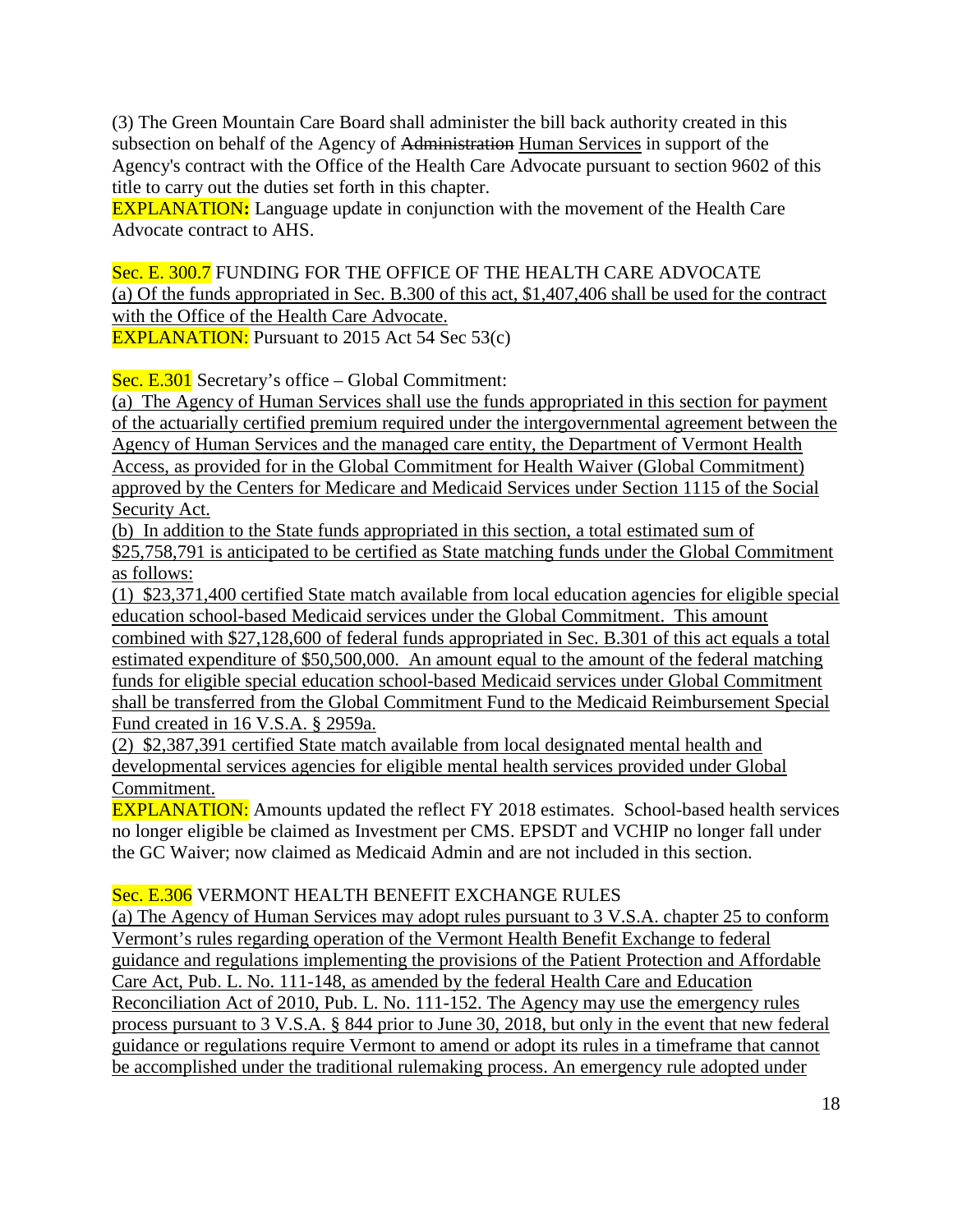these exigent circumstances shall be deemed to meet the standard for the adoption of emergency rules required pursuant to 3 V.S.A. § 844(a).

**EXPLANATION:** Recurring language. This language was last included in 2016 Act 172 Sec. E.306.3. DVHA is requesting emergency rulemaking authority in FY 2018 for rules that govern the operation of Vermont Health Connect. This emergency rulemaking authority will ensure that DVHA can comply, in a timely matter, with new federal guidance and regulations of the Patient Protection and Affordable Care Act (ACA). By not following federally mandated rules or dictates in a timely manner, DVHA may be adversely affecting Medicaid beneficiaries' rights and state-federal match possibilities, and creating issues that will compound themselves until such time that DVHA can promulgate a rule. The emergency rulemaking authority that DVHA is requesting is pursuant to process outlined in state law (3 V.S.A. § 844). Emergency rules are in effect for 120 days and go before the Legislative Committee on Administrative Rules (LCAR). When emergency rules expire it is the expectation that DVHA would go through the permanent rulemaking process that includes a robust public comment period.

Sec. E.306.1 33 V.S.A. §1998 (f)(3) is amended to read:

(3) To the extent feasible, the Board shall review all drug classes included in the preferred drug list at least every 12 24 months and may recommend that the Commissioner make additions to or deletions from the preferred drug list.

**EXPLANATION:** Extends the number of months the Drug Utilization Review Board has to review medications currently on the Preferred Drug List. The board does not have enough resources to review all drugs on the list on an annual basis. This change would not impact the timeliness of review of drugs that are new to the market, have a change to their safety profile or any other clinical reason. It does not impact DVHA's ability to negotiate supplemental rebates on drugs.

Sec. E.307 2013 Acts and Resolves No. 79, Sec. 53(d), as amended by 2014 Acts and Resolves No. 179, Sec. E.307, as amended by 2015 Acts and Resolves No. 58, Sec. E.307, as amended by 2016 Acts and Resolves No. 172, Sec. E.307.3 is further amended to read:

(d) Secs. 31 (Healthy Vermonters) and 32 (VPharm) shall take effect on January 1, 2014, except that the Agency of Human Services may continue to calculate household income under the rules of the Vermont Health Access Plan after that date if the system for calculating modified adjusted gross income for the Healthy Vermonters and VPharm programs is not operational by that date, but no later than December 31, 2017 2018.

**EXPLANATION:** Eligibility Determination for the VPharm members occurs within the legacy eligibility system – ACCESS. DVHA plans to move forward with this legislative requirement; however, it is contingent upon the Integrated Eligibility solution design and implementation. Thus, the Department is requesting an extension to the effective date.

Sec. E.312 Health – public health

(a) AIDS/HIV funding:

(1) In fiscal year 2018 and as provided in this section, the Department of Health shall provide grants in the amount of \$475,000 in AIDS Medication Rebates special funds to the Vermont AIDS service and peer-support organizations for client-based support services. The Department of Health AIDS Program shall meet at least quarterly with the Community Advisory Group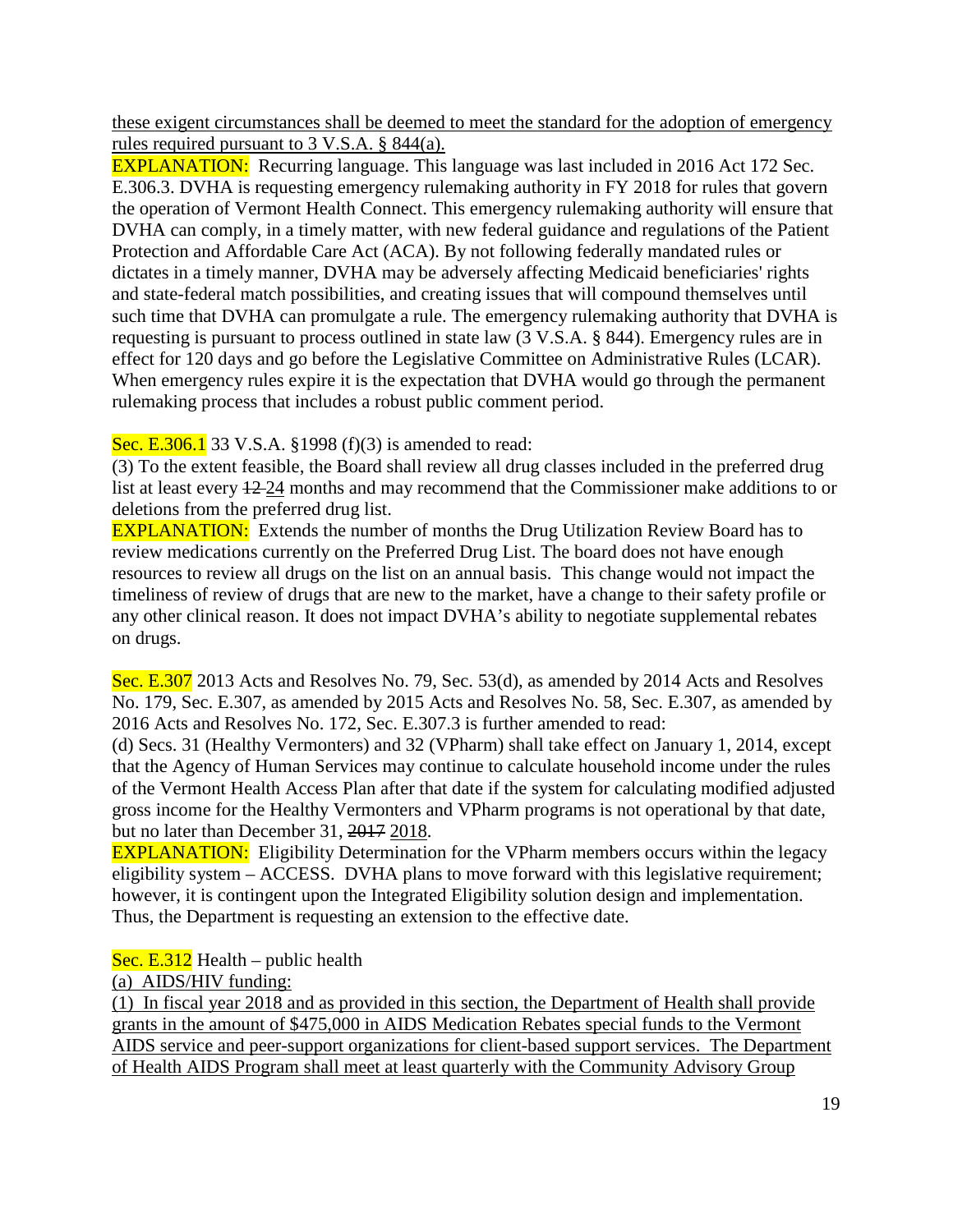(CAG) with current information and data relating to service initiatives. The funds shall be allocated according to an RFP process.

(2) Ryan White Title II funds for AIDS services and the Vermont Medication Assistance Program (VMAP) shall be distributed in accordance with federal guidelines. The federal guidelines shall not apply to programs or services funded solely by State general funds. (3)(A) The Secretary of Human Services shall immediately notify the Joint Fiscal Committee if at any time there are insufficient funds in VMAP to assist all eligible individuals. The Secretary shall work in collaboration with persons living with HIV/AIDS to develop a plan to continue access to VMAP medications until such time as the General Assembly can take action. (B) As provided in this section, the Secretary of Human Services shall work in collaboration

with the VMAP Advisory Committee, which shall be composed of no less than 50 percent of members who are living with HIV/AIDS. If a modification to the program's eligibility requirements or benefit coverage is considered, the Committee shall make recommendations regarding the program's formulary of approved medication, related laboratory testing, nutritional supplements, and eligibility for the program.

(4) In fiscal year 2018, the Department of Health shall provide grants in the amount of \$100,000 in general funds to Vermont AIDS service organizations and other Vermont HIV/AIDS prevention providers for community-based HIV prevention programs and services. These funds shall be used for HIV/AIDS prevention purposes, including syringe exchange programs, improving the availability of confidential and anonymous HIV testing; prevention work with atrisk groups such as women, intravenous drug users, and people of color; and anti-stigma campaigns. No more than 15 percent of the funds may be used for the administration of such services by the recipients of these funds. The method by which these prevention funds are distributed shall be determined by mutual agreement of the Department of Health and the Vermont AIDS service organizations and other Vermont HIV/AIDS prevention providers. (5) In fiscal year 2018, the Department of Health shall provide grants in the amount of \$150,000 in general funds to Vermont AIDS service organizations and other Vermont HIV/AIDS prevention providers for syringe exchange programs. The method by which these prevention funds are distributed shall be determined by mutual agreement of the Department of Health, the Vermont AIDS service organizations, and other Vermont HIV/AIDS prevention providers. The performance period for these grants will be State fiscal year 2018. Grant reporting shall include outcomes and results.

**EXPLANATION:** Annual language that provides guidance to Health and Agency of Human Services about the allocation and administration of funds for HIV/AIDS prevention and services.

## Sec. E.321 COMMUNITY BASED ALTERNATIVES TO GENERAL ASSISTANCE TEMPORARY HOUSING

(a) For State fiscal year 2018, the Agency of Human Services may continue to fund grants to support the establishment of community based alternatives for temporary housing as part of the effort to reduce the number of individuals temporarily housed by the General Assistance program. The purpose of these community based alternatives is to mitigate poverty and serve applicants more effectively than they are currently being served with General Assistance funds. Eligible activities shall include, among others, the provision of shelter, overflow shelter, case management, transitional housing, deposits, down payments, rental assistance, upstream prevention, and related services that ensure that all Vermonters have access to shelter, housing,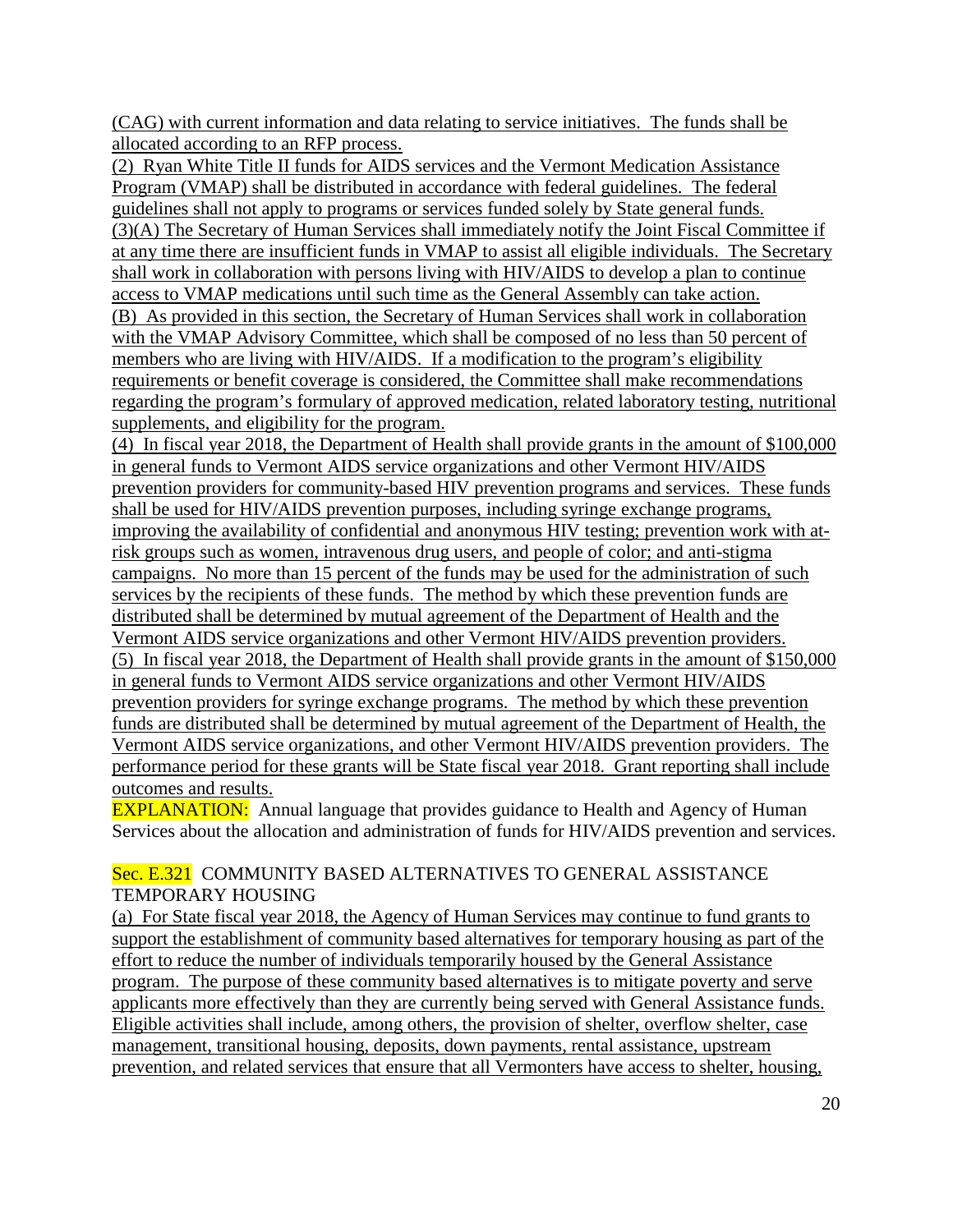and the services they need to become safely housed. The Agency may award grants to homeless and housing service providers for eligible activities. Where such grants are provided and community based programs are established the General Assistance Rules will not apply. The assistance provided under this section is not an entitlement and may be discontinued when the appropriation has been fully spent.

(b) The community based programs may operate in up to 12 districts designated by the Secretary of Human Services. The Agency shall establish goals and procedures for evaluating the program overall, including performance measures that demonstrate program results, and for each district in which the Agency operates the program, it shall establish procedures for evaluating the district program and its effects.

(c) The Agency shall continue to engage interested parties, including both statewide organizations and local agencies, in the design, implementation, and evaluation of community based alternatives to General Assistance temporary housing.

Explanation: Same provision as last year. This language allows DCF to continue to fund programs and issue grants to serve clients with housing needs. This language has been revised from the previous year to reflect the fact that the grant-funded programs are community-based programs and that, therefore, the General Assistance rules do not apply to these programs.

# Sec. E.321.1 GENERAL ASSISTANCE HOUSING

(a) Funds appropriated to the Agency of Human Services in the General Assistance program in fiscal year 2018 may be used for temporary housing in catastrophic situations and for vulnerable populations, as defined in rules adopted by the Agency. The cold weather exception policy issued by the Department for Children and Families' Economic Services Division dated October 25, 2012, and any succeeding amendments to it, shall remain in effect.

EXPLANATION: Same language as 2016 Act 172 Sec. E.321.1. This language authorizes the General Assistance program to continue the cold weather exception policy. This language also ensures that when the cold weather exception policy does not apply, the adopted administrative rules still apply and have the force and effect of law.

# Sec. E.324.1 EXPEDITED CRISIS FUEL ASSISTANCE

(a) The Commissioner for Children and Families or designee may authorize crisis fuel assistance to those income-eligible households that have applied for an expedited seasonal fuel benefit but have not yet received it, if the benefit cannot be executed in time to prevent them from running out of fuel. The crisis fuel grants authorized pursuant to this section count toward the one crisis fuel grant allowed per household for the winter heating season pursuant to 33 V.S.A. § 2609(b). EXPLANATION: This is annual language and allows for expedited basis for eligible recipients so they do not run out of fuel. Counts towards one crisis fuel grant per household.

Sec. E.325 Department for children and families – office of economic opportunity (a) Of the General Fund appropriation in Sec. B.325 of this act, \$1,092,000 shall be granted to community agencies for homeless assistance by preserving existing services, increasing services, or increasing resources available statewide. These funds may be granted alone or in conjunction with federal Emergency Solutions Grants funds. Grant decisions shall be made with assistance from the Vermont Coalition to End Homelessness.

EXPLANATION: Annual language, included in 2016 Act 172 Sec. E.325.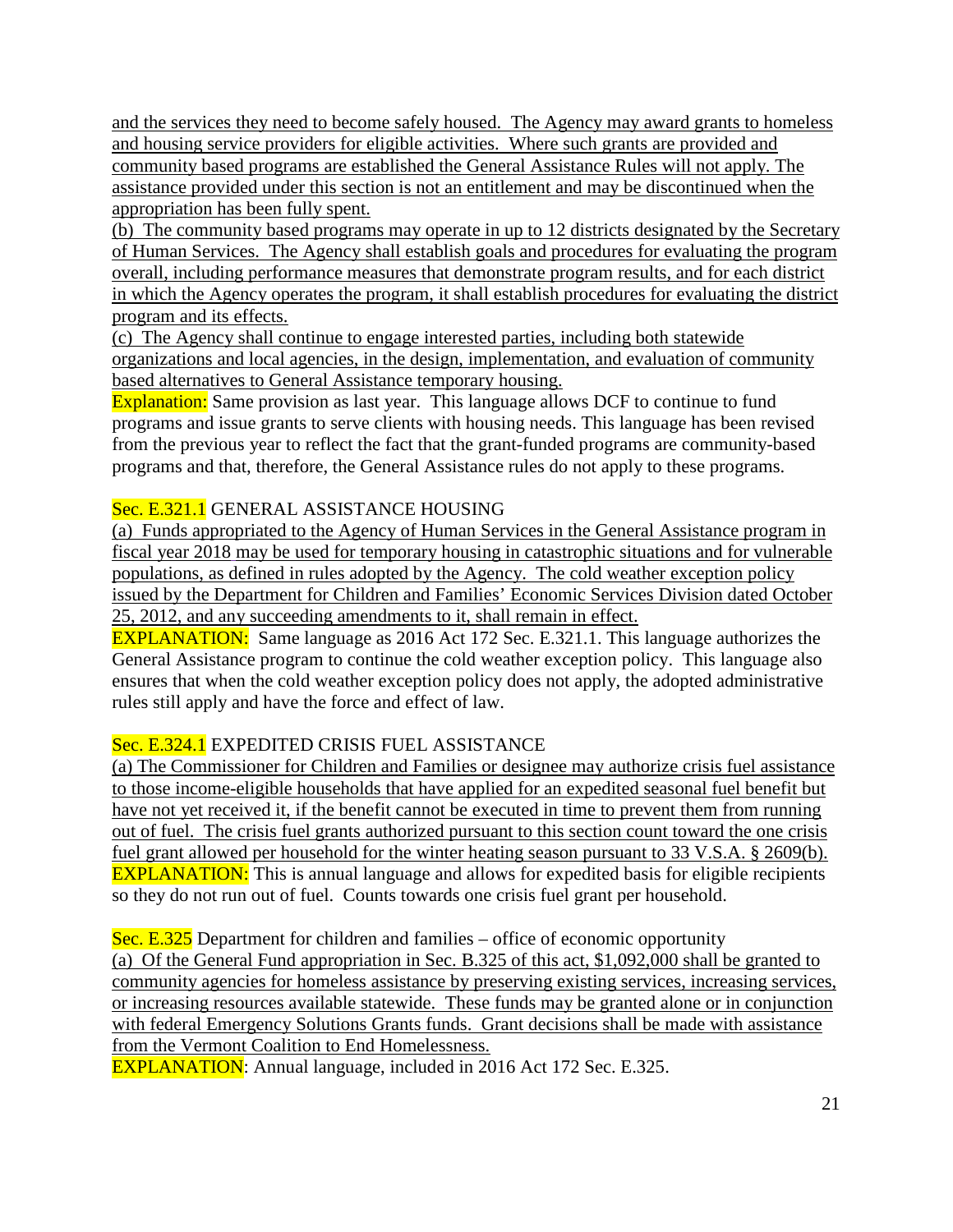Sec. E.326 Department for children and families – OEO – weatherization assistance (a) Of the Special Fund appropriation in Sec. B.326 of this act, \$750,000 is for the replacement and repair of home heating equipment.

EXPLANATION: Annual language, included in 2016 Act 172 Sec. E.325.

# Sec. E.335 ELECTRONIC MONITORING

(a) The Commissioner of Corrections may expend funds to contract for electronic monitoring in fiscal year 2018 in any region of the State where an electronic monitoring program is operational and would result in concurrent savings to the Department that at a minimum are sufficient to offset the costs of the contracts to the Department.

**EXPLANATION:** This language gives DOC the authority to contract for electronic monitoring throughout the state, both with private vendors and County Sheriff's Offices (through the SAS Office).

Sec. E.338 Corrections - correctional services

(a) The special funds appropriation of \$146,000 for the supplemental facility payments to Newport and Springfield shall be paid from the PILOT Special Fund under 32 V.S.A. § 3709. EXPLANATION: This language provides DOC with specific funding from the PILOT fund for payments to municipalities. This is recurring language, last in 2016 Act 172 E.338.

Sec. E.342 Vermont veterans' home – care and support services

(a) The Vermont Veterans' Home will use the Global Commitment funds appropriated in this section for the purpose of increasing the access of quality health care to uninsured persons, underinsured persons, and Medicaid beneficiaries.

EXPLANATION: Annual language that makes clear that Global Commitment funds will be used for appropriate Global Commitment purposes.

Sec. E.345 Green mountain care board

(a) The Green Mountain Care Board shall use the Global Commitment Funds appropriated in this section to encourage the formation and maintenance of public-private partnerships in health care, including initiatives to support and improve the health care delivery system. **EXPLANATION:** Annual language that makes clear that Global Commitment funds will be used for appropriate Global Commitment purposes.

#### \*\*\* LABOR\*\*\*

Sec. E.400 REPEAL

(a) 21 V.S.A. Chapter 25 (Employer Assessment) is repealed.

**EXPLANATION:** Removes the Employer Assessment from the Department of Labor, transfer to the Tax Department in Sec. E.111.1 of this act.

# $*** K-12$  EDUCATION  $***$

Sec. E.500 Education – finance and administration

(a) The Global Commitment funds appropriated in this section will be used for physician claims for determining medical necessity of Individualized Education Program (IEPs). It is the goal of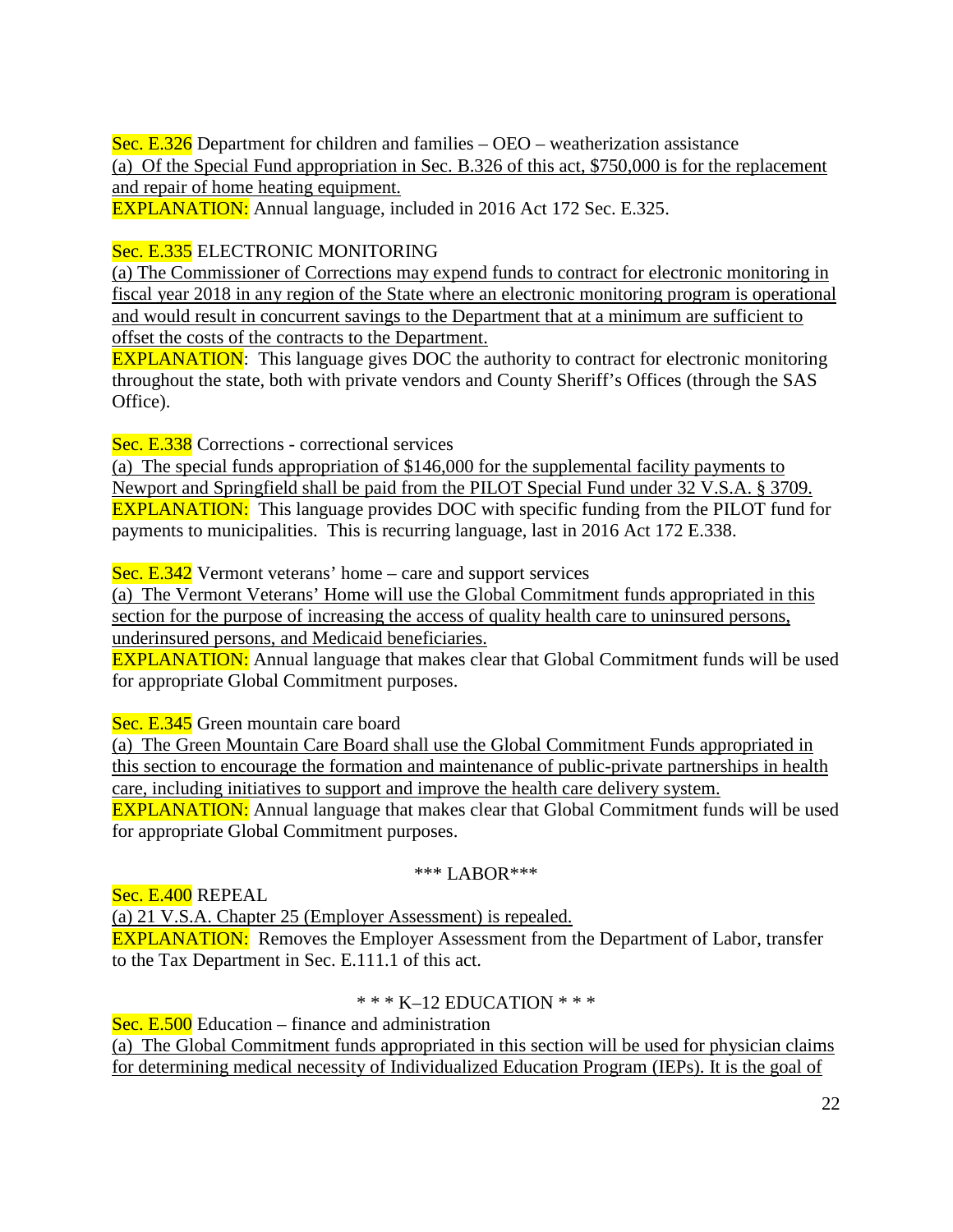these services to increase the access of quality health care to uninsured persons, underinsured persons, and Medicaid beneficiaries.

EXPLANATION: Language that makes clear that Global Commitment funds will be used for appropriate Global Commitment purposes. This language has been updated from prior years to reflect the uses under the new 1115 Global Commitment Waiver.

Sec. E.502 Education – special education: formula grants

(a) Of the appropriation authorized in this section, and notwithstanding any other provision of law, an amount not to exceed \$3,566,029 shall be used by the Agency of Education in fiscal year 2018 as funding for 16 V.S.A. § 2967(b)(2) – (6). In distributing such funds, the Secretary shall not be limited by the restrictions contained within 16 V.S.A. § 2969(c) and (d). In addition to funding for 16 V.S.A.  $\S$  2967(b)(2)–(6), up to  $\S$ 192,805 may be used by the Agency of Education for its participation in the higher education partnership plan.

**EXPLANATION:** The language establishes how much of the special education funding formula shall be used for 16 V.S.A Sec 2967(b)(2)-(6). It also allows use of these funds to go to entities other than school districts such as UVM and the Vermont Association for the Blind and Visually Impaired. Standard language.

Sec. E.503 Education – state-placed students

(a) The Independence Place Program of the Lund Family Center shall be considered a 24-hour residential program for the purposes of reimbursement of education costs.

EXPLANATION**:** Allows payments for pregnant and parenting teens to be made to the Independence Place program of the Lund Family Center. Same as in FY 2017.

Sec. E.504.1 Education – flexible pathways

(a) Of this appropriation, \$4,120,000 from the Education Fund shall be distributed to school districts for reimbursement of high school completion services pursuant to 16 V.S.A. § 943(c). Notwithstanding 16 V.S.A. § 4025(b), of this Education Fund appropriation, the amount of: (1) \$600,000 is available for dual enrollment programs consistent with 16 V.S.A. § 944(f)(2), and the amount of \$30,000 is available for use pursuant to Sec. E.605.1(a)(2) of this act; and (2) \$100,000 is available to support the Vermont Virtual Learning Collaborative at the River Valley Regional Technical Center School District.

(3) \$200,000 is available for secondary school reform grants; and

(4) \$450,000 is available for the Vermont Academy of Science Technology and \$1,700,000 for Early College pursuant to 16 V.S.A. § 4011(e).

EXPLANATION**:** Language ensures that education funds are paid directly to school districts to fund the high school completion program, to help fund the dual enrollment program created in 16 V.S.A Sec 944, and to support distance learning in Vermont schools. The dual-enrollment funding in this section is a partial appropriation and adds to the amount provided through the Next Generation Fund.

**Sec. E.513** 16 V.S.A. § 4025(a)(2) is amended to read:

(2) For each fiscal year, the The amount of the general funds appropriated and transferred to the Education Fund shall be \$305,900,000.00, to be increased annually beginning for fiscal year 2018 by the consensus Joint Fiscal Office and Administration determination of the National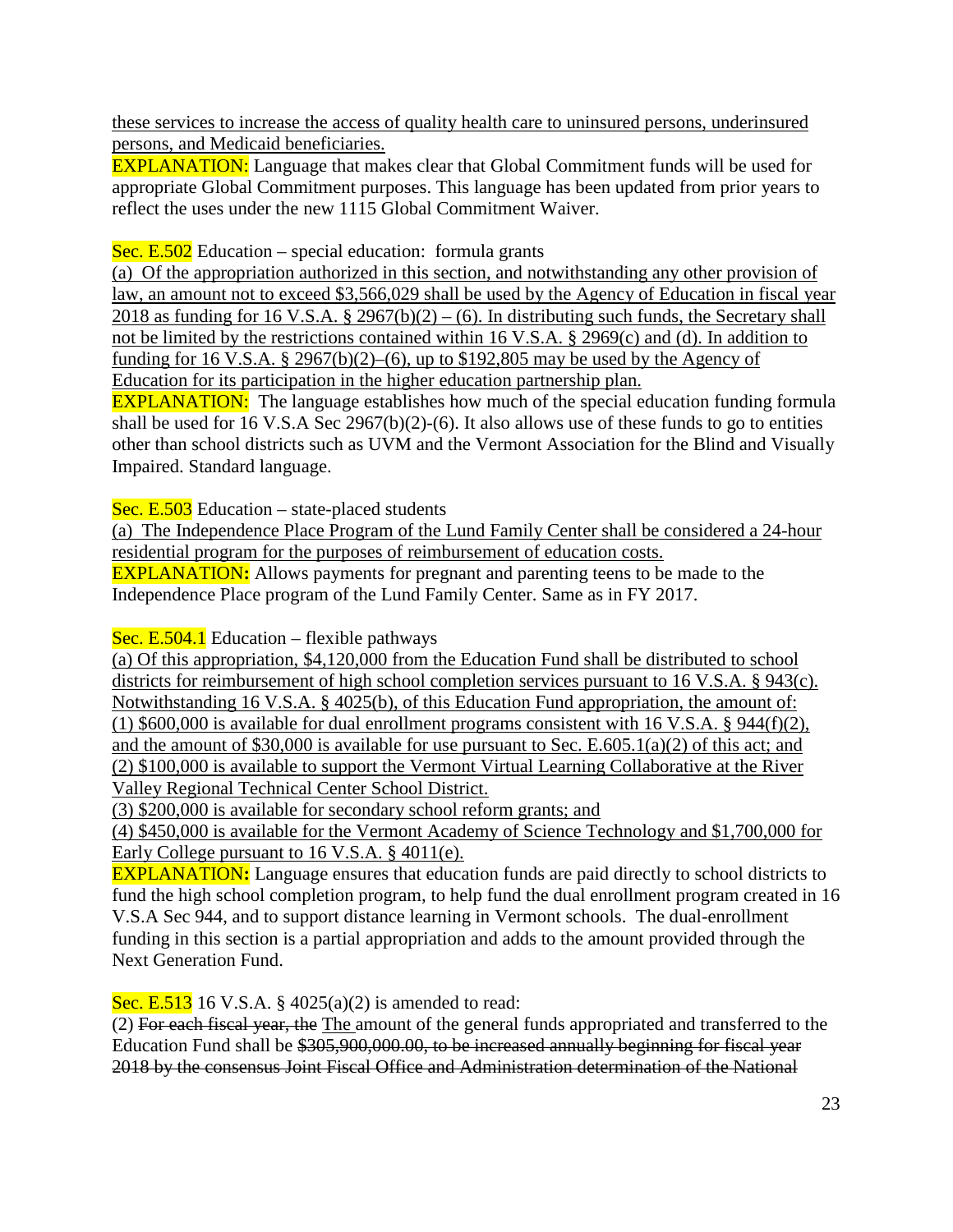Income and Product Accounts (NIPA) Implicit Price Deflator for State and Local Government Consumption Expenditures and Gross Investment as reported by the U.S. Department of Commerce, Bureau of Economic Analysis through the fiscal year for which the payment is being determined, plus an additional one-tenth of one percent set annually by the general assembly. EXPLANATION: Changes the General Fund Transfer to the Education Fund. Eliminates the formula growth and allows the transfer to be set by the General Assembly annually.

Sec. E.513.1 Appropriation and transfer to education

(a) Pursuant to 16 V.S.A.  $\S$  4025(a)(2) as amended by Sec. E.513 of this act, there is appropriated in fiscal year 2018 from the General Fund for transfer to the Education Fund the amount of \$400,720,162.

**EXPLANATION:** Transfer from the General Fund to the Education Fund

Sec. E.514 State teachers' retirement system

(a) In accordance with 16 V.S.A. § 1944(g)(2), the annual contribution to the State Teachers' Retirement System (STRS) shall be \$88,409,437 of which \$84,709,437 shall be the State's contribution and \$3,700,000 shall be contributed from local school systems or educational entities pursuant to 16 V.S.A. § 1944c.

(b) In accordance with 16 V.S.A.  $\S$  1944(c)(2), of the annual contribution, \$8,346,261 is the "normal contribution," and \$80,063,176 is the "accrued liability contribution."

(c) Notwithstanding 16 V.S.A. § 4025(b), the normal contribution shall be an appropriation from the Education Fund.

EXPLANATION: Same language as prior years. Allows the normal contribution to be funded with Education funds.

Sec. E.515 Retired teachers' health care and medical benefits

(a) In accordance with 16 V.S.A. § 1944b(b)(2), \$26,660,966 will be contributed to the Retired Teachers' Health and Medical Benefits plan. Notwithstanding 16 V.S.A. § 4025(b), this appropriation shall be from the Education Fund.

EXPLANATION: Same language as prior year. Allows the retired teachers health and medical benefits to be funded with Education funds.

Sec. E.516 Early Education

(a) Of this appropriation, \$9,600,000 from the Education Fund shall be to support early childhood education and early learning. Notwithstanding 16 V.S.A. § 4025(b), of this Education Fund appropriation, the amount of:

(1) \$7,500,000 shall be used for Child Care Financial Assistance Program in the Agency of Human Services.

(2) \$1,000,000 is appropriated to the Secretary of Education to establish grants to promote full day pre-k programs for high poverty kids that provide integrated services and transportation. The grants may target partnerships between Head Start and schools and/or providers.

(A)The Secretary shall establish criteria for these competitive grants, which shall prioritize funding to proposals that:

(i) optimize resources to expand services and hours;

(ii) encourage Head Start;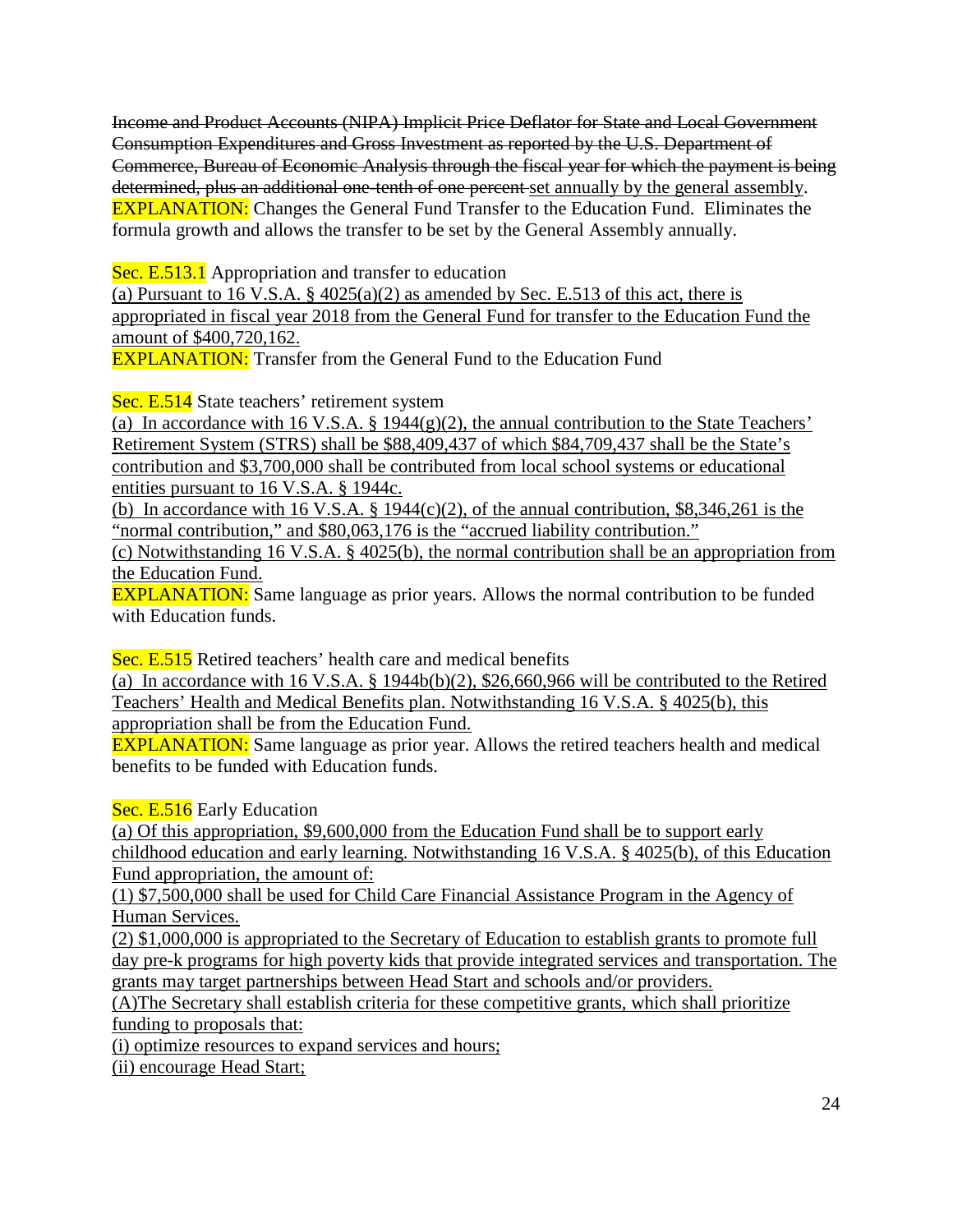(iii) employ innovative approaches; and

(iv) collaborate with partner organizations.

(B) These funds may be matched to federal funds, special funds, grants, donations, and private funds.

(3) \$600,000 is appropriated to the Secretary of Education to establish grants to develop shared services systems for child care providers. These systems increase operational efficiencies using centralized shared services, including but not limited to: payroll, bulk purchasing, and staff recruitment. The Secretary shall establish criteria for these competitive grants. These funds may be matched to federal funds, special funds, grants, donations, and private funds.

(4) \$500,000 is appropriated to the Secretary of Education to establish a municipal child care innovation matching grant program for municipal governments to develop innovative child care solutions, including, but not limited to:

(A) scholarship models designed to make high-quality child care accessible and family participation more consistent;

(B) capacity grants to high-quality child care centers designed to expand the number of slots available; and

(C) evidence-based home visiting initiatives.

(D) The Secretary shall establish criteria for these competitive grants. These grants shall be match one-to-one by federal funds, municipal funds, and/or private donations. **EXPLANATION:** Allocation of early education funds.

Sec. E.517 Innovation Grants

(a) Of this appropriation, \$1,600,000 from the Education Fund shall be to support education innovation grants. Notwithstanding 16 V.S.A. § 4025(b), of this Education Fund appropriation, the amount of:

(1) \$500,000 is appropriated to the Secretary of Education to establish annual classroom innovation grants for educators teaching students from pre-kindergarten through high school. The Secretary shall establish criteria for these competitive grants to award and promote innovative thinking in the classroom. These funds may be matched to federal funds, special funds, grants, donations, and private funds.

(2) \$500,000 is appropriated to the Secretary of Education to establish annual management and modernization grants to assist school boards and school management with training opportunities, technology upgrades, and expertise in school efficiency and consolidation, plus assistance with instituting best practices in special education. The Secretary shall establish criteria for these grants to assist districts with expert consulting services, like those currently provided by District Management Council, which have already identified successful strategies for doing better with less. These funds may be matched to federal funds, special funds, grants, donations, and private funds.

(3) \$250,000 is appropriated to the Secretary of Education to establish school technology and connectivity grants funding to help schools advance a vision for technology-supported education. Resources can support either the cost of upgrading to higher speed internet access or funding plans to use technology to support better operations or transformational practices.

(A)The Secretary shall establish criteria for these competitive grants, which shall include, but not limited to:

(i) school participation in the FCC's E-Rate program; and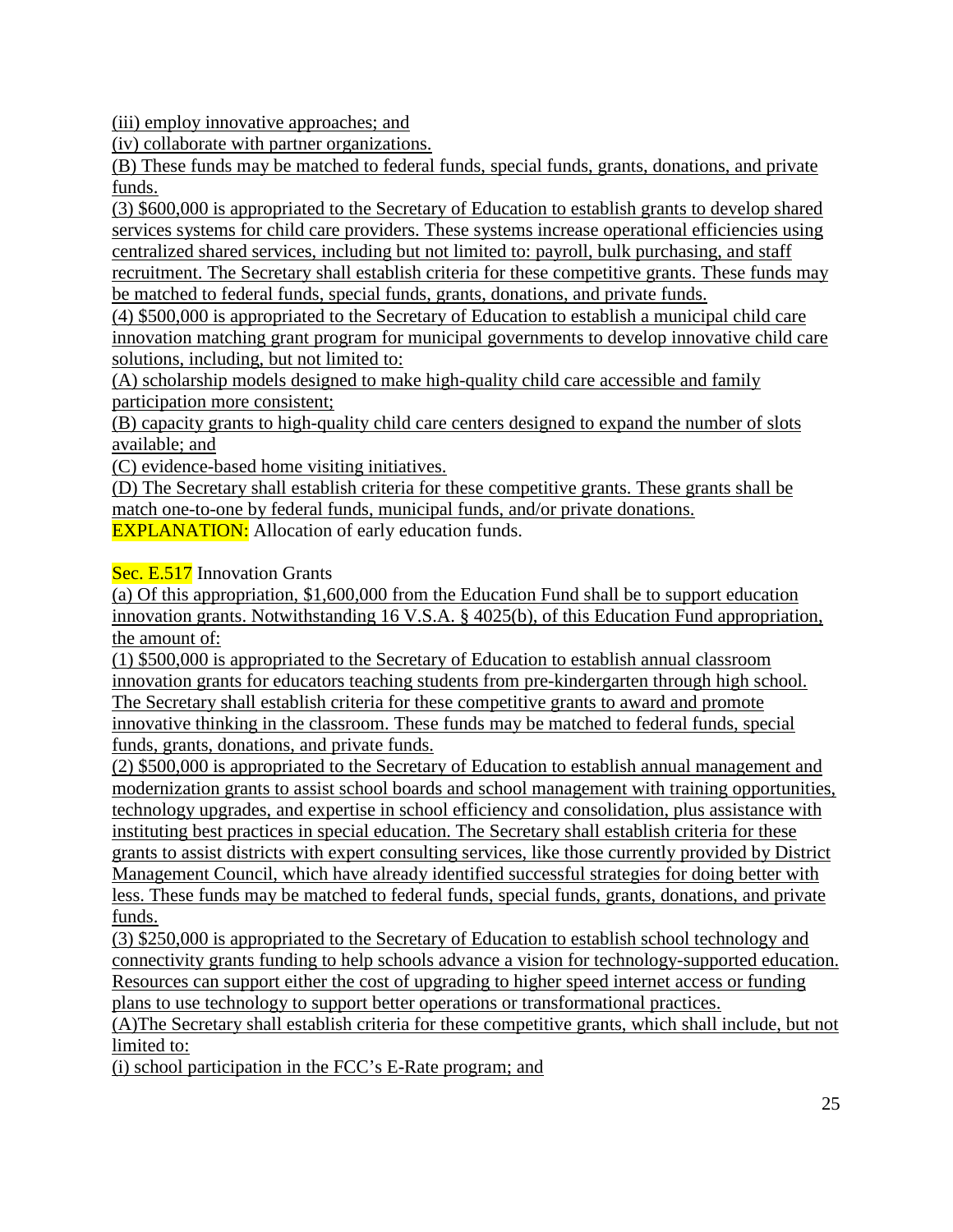(ii) school internet speeds less than 25 mbps,

(B) These funds may be matched to federal funds, special funds, grants, donations, and private funds.

(d) \$200,000 is appropriated to the Secretary of Education to establish code camp grants for elementary and middle school students to encourage science, technology, engineering, and mathematics (STEM) education at an early age. The Secretary shall establish criteria for these grants. These funds may be matched to federal funds, special funds, grants, donations, and

private funds. (e) \$150,000 shall be used to fund Agency of Education efforts to boost Career and Technical

Education.

**EXPLANATION:** Allocation of innovation grant funds.

## \* \* \* HIGHER EDUCATION \* \* \*

Sec. E.600 University of Vermont

(a) The Commissioner of Finance and Management shall issue warrants to pay one-twelfth of this appropriation to the University of Vermont on or about the 15th day of each calendar month of the year.

(b) Funding for the University of Vermont shall be provided from the Education Fund notwithstanding 16 V.S.A. § 4025(b).

(1) Of this appropriation*,* \$380,326 shall be transferred to EPSCoR (Experimental Program to Stimulate Competitive Research) for the purpose of complying with State matching fund requirements necessary for the receipt of available federal or private funds, or both.

(2) Of this appropriation \$1,000,000 shall be used to provide financial assistance to low-middle income Vermont Students.

(c) If Global Commitment fund monies are unavailable, the total grant funding for the University of Vermont shall be maintained through the General Fund or other State funding sources.

(d) The University of Vermont will use the Global Commitment funds appropriated in this section to support Vermont physician training. The University of Vermont prepares students, both Vermonters and out-of-state, and awards approximately 100 medical degrees annually. Graduates of this program, currently representing a significant number of physicians practicing in Vermont, deliver high quality health care services to Medicaid beneficiaries and to the uninsured or underinsured persons, or both, in Vermont and across the nation.

**EXPLANATION:** Mostly standard language for the University of Vermont. Part  $(b)$  – new – allows UVM to receive funding from the education fund and part  $(b)(1)$  – new – adds an additional \$1M for financial assistance to Vermont Students.

Sec. E.602 Vermont state colleges

(a) The Commissioner of Finance and Management shall issue warrants to pay one-twelfth of this appropriation to the Vermont State Colleges on or about the 15th day of each calendar month of the year.

(b) Funding for the Vermont State Colleges shall be provided from the Education Fund notwithstanding 16 V.S.A. § 4025(b).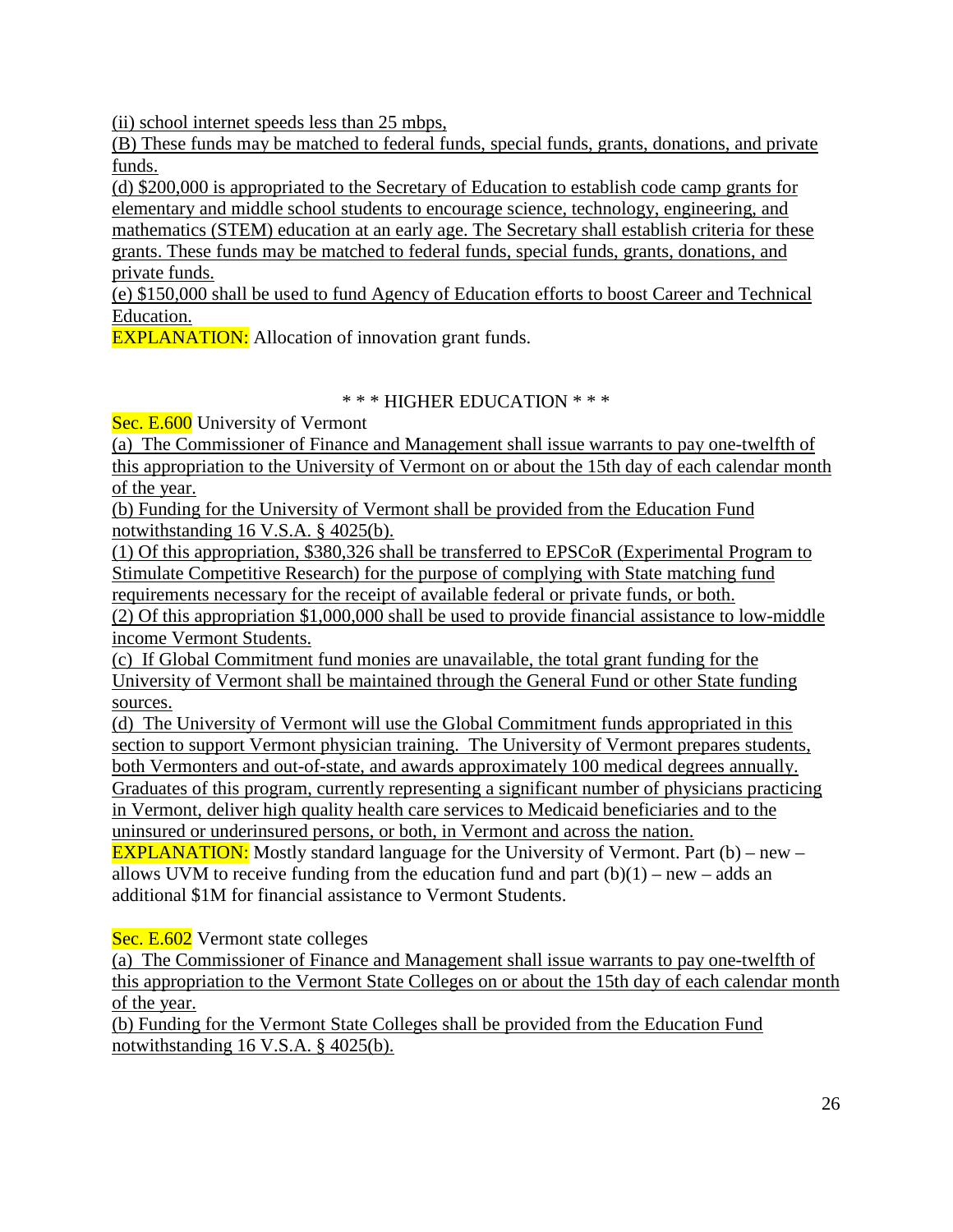(1) Of this appropriation*,* \$427,898 shall be transferred to the Vermont Manufacturing Extension Center for the purpose of complying with State matching fund requirements necessary for the receipt of available federal or private funds, or both.

(2) Of this appropriation, \$4,000,000 shall be used to make access to college more affordable for Vermonter and to continue building Vermont's workforce.

**EXPLANATION:** Mostly standard language for the Vermont State Colleges. Part (b) – new – allows VSC to receive funding from the education fund and part  $(b)(1)$  – new – adds an additional \$4M VSC.

Sec. E.602.0.1 ANNUAL APPROPRIATION INCREASE FOR THE VERMONT STATE COLLEGES; REPORT

(a) Beginning in fiscal year 2019, the General Assembly shall annually increase the appropriation for the Vermont State Colleges by the mean of the prior six years of nominal average wage growth in Vermont.

(b) In order to receive this annual increase the Vermont State Colleges shall:

(1) hold student tuition increase at or below the mean of the prior six years of nominal average wage growth in Vermont in fiscal years, 2019, 2020 and 2021;

(2) establish the following performance indicators throughout the Vermont State College System:

(A) increase the number of Vermonters earning credentials of value;

(B) improve on-time degree completion; and

(C) increase the number of first generation Vermont college graduates.

(D) The Vermont State Colleges shall distribute these funds to each state college using a formula based on the performance indicators lists above.

(3) continue to drive efficiency efforts to reduce operating expenses and grow its student population.

(c) The Chancellor of the Vermont State Colleges shall provide report to the General Assembly on or before January 15th of each year. The report shall include:

(1) the current financial performance and outlook for the Colleges;

(2) details on how degree and nondegree programs that align with high-wage, high-growth jobs in Vermont for the decade ahead.

EXPLANATION: This language outlines the annual increase for the Vermont State Colleges and the reporting requirements to continue receiving the appropriation.

## Sec. E.602.0.2 VERMONT STATE COLLEGE SUBSTANCE ABUSE TREATMENT PROFESSIONALS SUMMIT

(a) By April 1, 2017 the Vermont State Colleges will convene a summit between substance abuse treatment professionals and Vermont Higher Education institutions to determine ways to increase the number of treatment counselors with coursework starting in fall 2017 semester.

**EXPLANATION:** Language requiring the Vermont State colleges to hold a summit to determine how to align higher education with the current demand for substance abuse counselors in Vermont.

Sec. E.602.1 Vermont state colleges – Supplemental Aid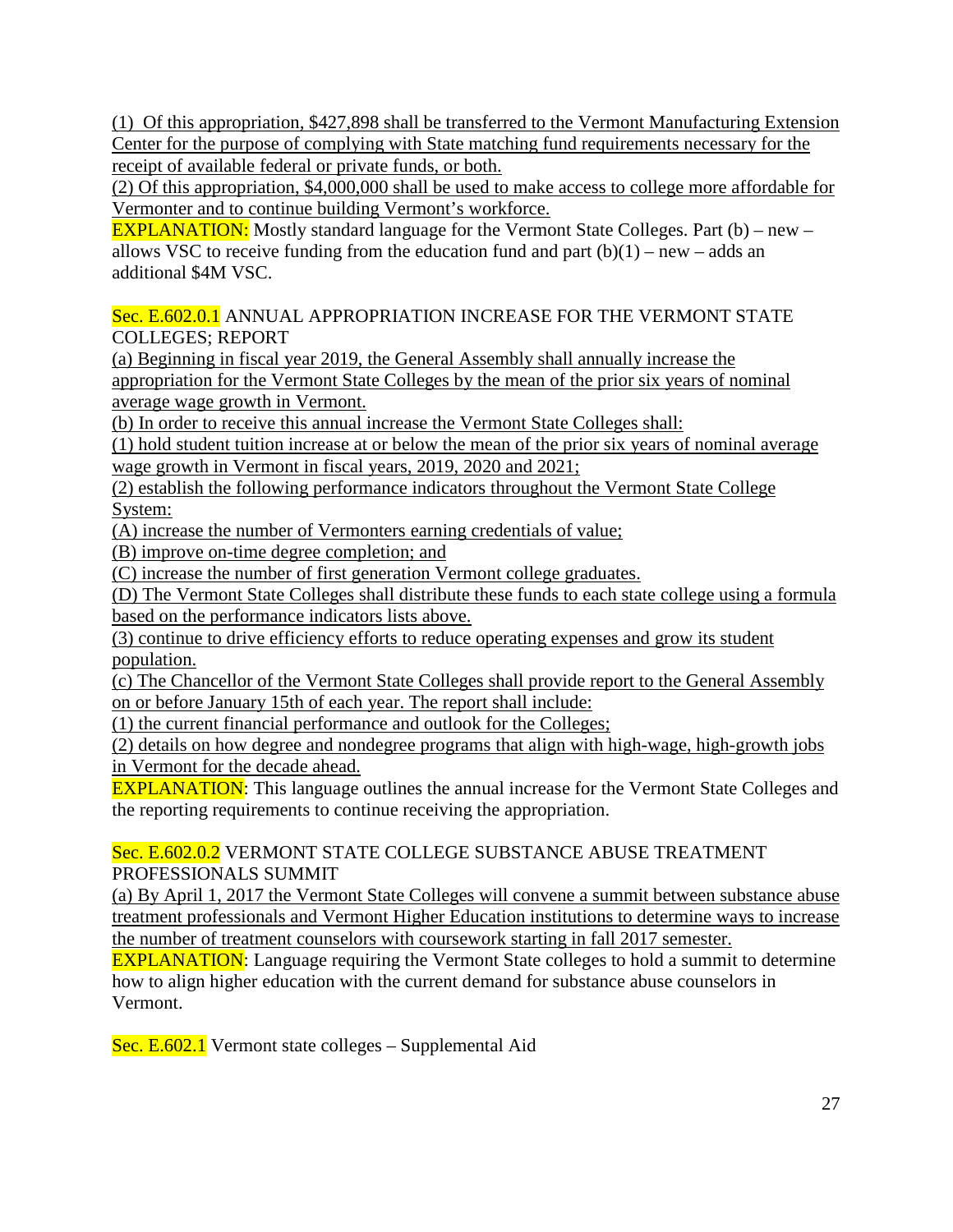(b) Funding for the Vermont State Colleges – Supplemental Aid shall be provided from the Education Fund notwithstanding 16 V.S.A. § 4025(b).

EXPLANATION: Allows the Vermont State Colleges to receive education funds for the supplemental aid program.

Sec. E.603 Vermont state colleges – allied health

(a) If Global Commitment fund monies are unavailable, the total grant funding for the Vermont State Colleges shall be maintained through the General Fund or other State funding sources. (b) The Vermont State Colleges shall use the Global Commitment funds appropriated in this section to support the dental hygiene, respiratory therapy, and nursing programs which graduate approximately 315 health care providers annually. These graduates deliver direct, high quality health care services to Medicaid beneficiaries or uninsured or underinsured persons, or both. (c) In addition to Global Commitment funds, funding for the Vermont State Colleges – allied health shall be provided from the Education Fund notwithstanding 16 V.S.A. § 4025(b). EXPLANATION: Annual language that makes clear that Global Commitment funds will be used for appropriate Global Commitment purposes. Allows the Vermont state colleges to receive education funds to support the allied health program.

Sec. E.605 Vermont student assistance corporation

(a) Funding for the Vermont student assistance corporation shall be provided from the Education fund notwithstanding 16 V.S.A. § 4025(b).

(b) Of this appropriation, \$25,000 is appropriated from the Education Fund to the Vermont Student Assistance Corporation to be deposited into the Trust Fund established in 16 V.S.A. § 2845.

(c) Of this appropriation, \$1,000,000 shall be used to fund the Vermont Student Assistance Corporation non-degree program.

(d) Of the appropriated amount remaining after accounting for subsections (b), (c) and (f) of this section, not less than 93 percent of this appropriation shall be used for direct student aid.

(e) Funds available to the Vermont Student Assistance Corporation pursuant to Sec. E.215(a) of this act shall be used for the purposes of 16 V.S.A. § 2856. Any unexpended funds from this allocation shall carry forward for this purpose.

(f) Of this appropriation, not more than \$200,000 may be used by the Vermont Student Assistance Corporation for a student aspirational pilot initiative to serve one or more high schools.

(g) The Vermont Student Assistance Corporation shall conduct a review of the Non-Degree Grant program utilizing the Results Based Accountability approach. This review shall be submitted to the House and Senate Committees on Appropriations as part of the Vermont Student Assistance Corporation fiscal year 2019 budget submission.

EXPLANATION**:** Standard language for VSAC. (a) allows VSAC to use education funds; (b) of this section is an appropriation to a trust fund that provides annual grant support to students attending VSC, UVM or a VT independent college that do not have parental support. (c) directs additional \$1M appropriation to the non-degree grant program.

Sec. E.605.1 NEED-BASED STIPEND FOR DUAL ENROLLMENT AND EARLY COLLEGE **STUDENTS**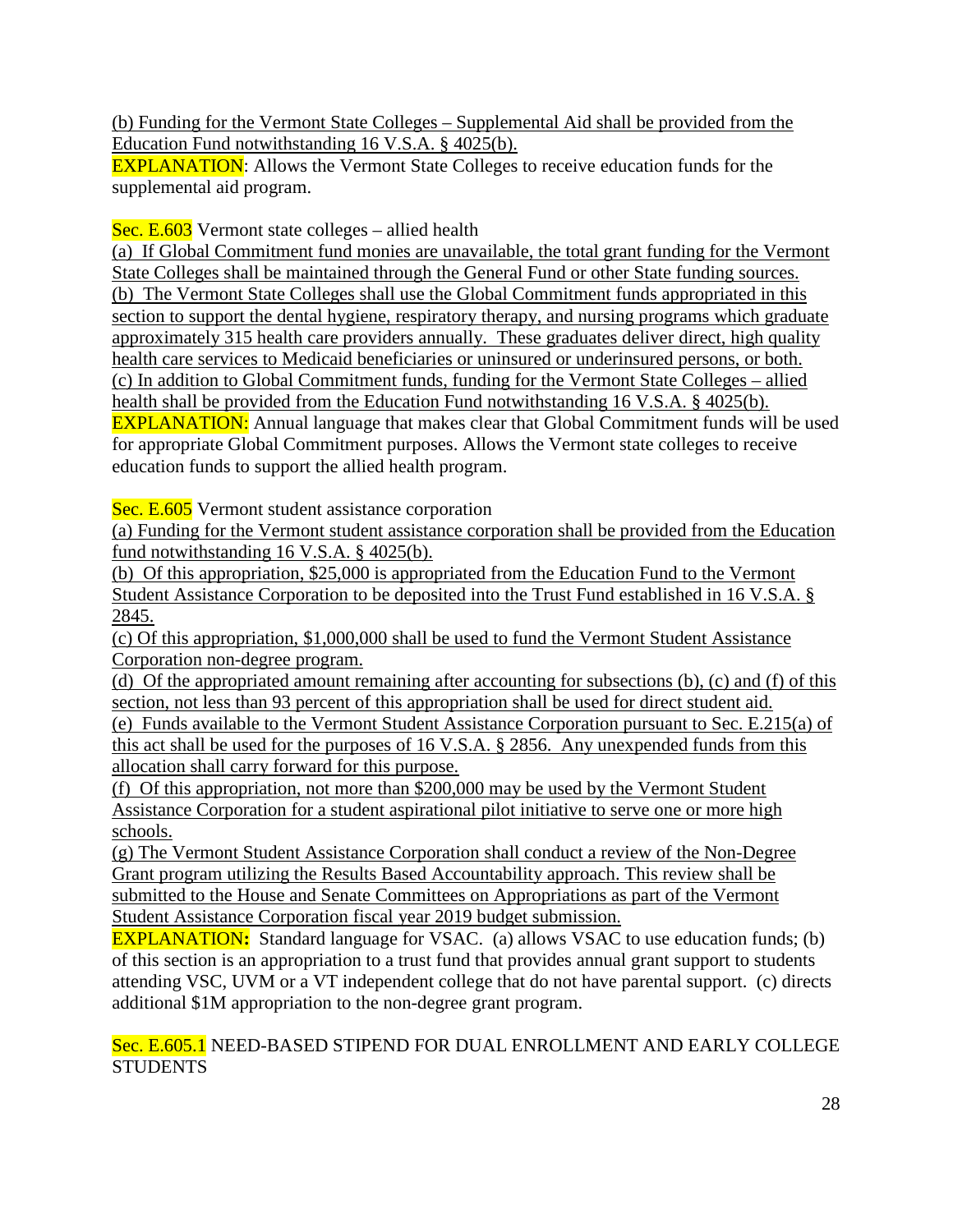(a) The sum of \$60,000 shall be transferred to the Vermont Student Assistance Corporation (VSAC) as follows:

(1) \$30,000 from Sec. B.1100(a)(3)(C) (Next Generation funds appropriated for dual enrollment and need based stipend purposes).

(2) \$30,000 from Sec. E.504(a)(1) (adult education and literacy funds appropriated for dual enrollment and need based stipend purposes).

(b) The sums transferred to VSAC in this section shall be used to fund a flat-rate, need-based stipend or voucher program for financially needy students enrolled in a dual enrollment course pursuant to 16 V.S.A. § 944 or in early college pursuant to 16 V.S.A. § 4011(e) to be used for the purchase of books, cost of transportation, and payment of fees. VSAC shall establish the criteria for program eligibility. Funds shall be granted to eligible students on a first-come, first-served basis until funds are depleted.

(c) VSAC shall report on the program to the House and Senate Committees on Education and on Appropriations on or before January 15, 2018.

EXPLANATION: Language transfers money to be used to "need based" dual-enrollment stipends to VSAC and they manage those stipends in conjunction with the Agency of Education.

#### \* \* \* NATURAL RESOURCES \* \* \*

Sec. 700 32 V.S.A. §  $5(a)(3)(A)$  is amended to read:

(3)(A) This section shall not apply to the following items, if the acceptance of those items will not incur additional expense to the State or create an ongoing requirement for funds, services, or facilities:

(i) the acceptance of grants, gifts, donations, loans, or other things of value with a value of \$5,000.00 or less;

(ii) the acceptance by the Department of Forests, Parks and Recreation and the Department of Fish and Wildlife of grants, gifts, donations, loans, or other things of value with a value of \$15,000.00 or less; or

(iii) the acceptance by the Vermont Veterans' Home of grants, gifts, donations, loans, or other things of value with a value of \$10,000.00 or less.

EXPLANATION: Allows the Department of Fish and Wildlife to accept grants up to \$15K without needed to go through the AA-1 process. The Department of Forests, Parks and Recreation already has this authority and this would align the processes at the two departments in the Agency of Natural Resources.

#### \* \* \* COMMERCE AND COMMUNITY DEVELOPMENT \* \* \*

Sec. E.804 Community development block grants

(a) Community Development Block Grants shall carry forward until expended.

EXPLANATION: This language allows grant funds received in FY 2018 to be carried forward until grants are fully expended. Same as 2016 Act 172 Sec. E.804.

#### \* \* \* TRANSPORTATION \* \* \*

Sec. E.909 Transportation – central garage